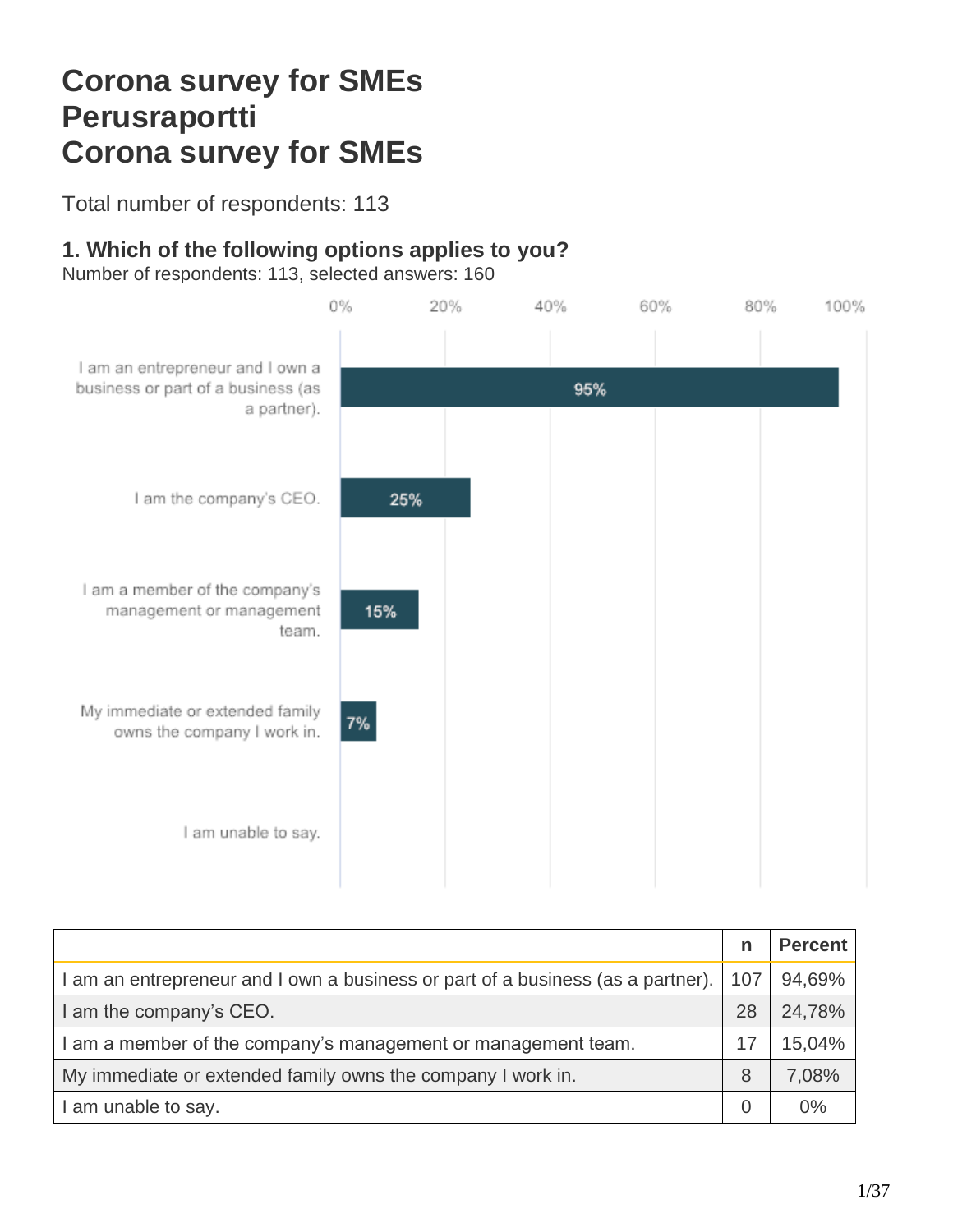#### **2. What sector does your business operate in?**



|                                                  | n  | <b>Percent</b> |
|--------------------------------------------------|----|----------------|
| Industry                                         | 6  | 5,31%          |
| Retail (wholesale, retail or specialized retail) | 14 | 12,39%         |
| Construction                                     | 5  | 4,42%          |
| Services (specialist and other services          | 84 | 74,34%         |
| I am unable to say                               |    | 3.54%          |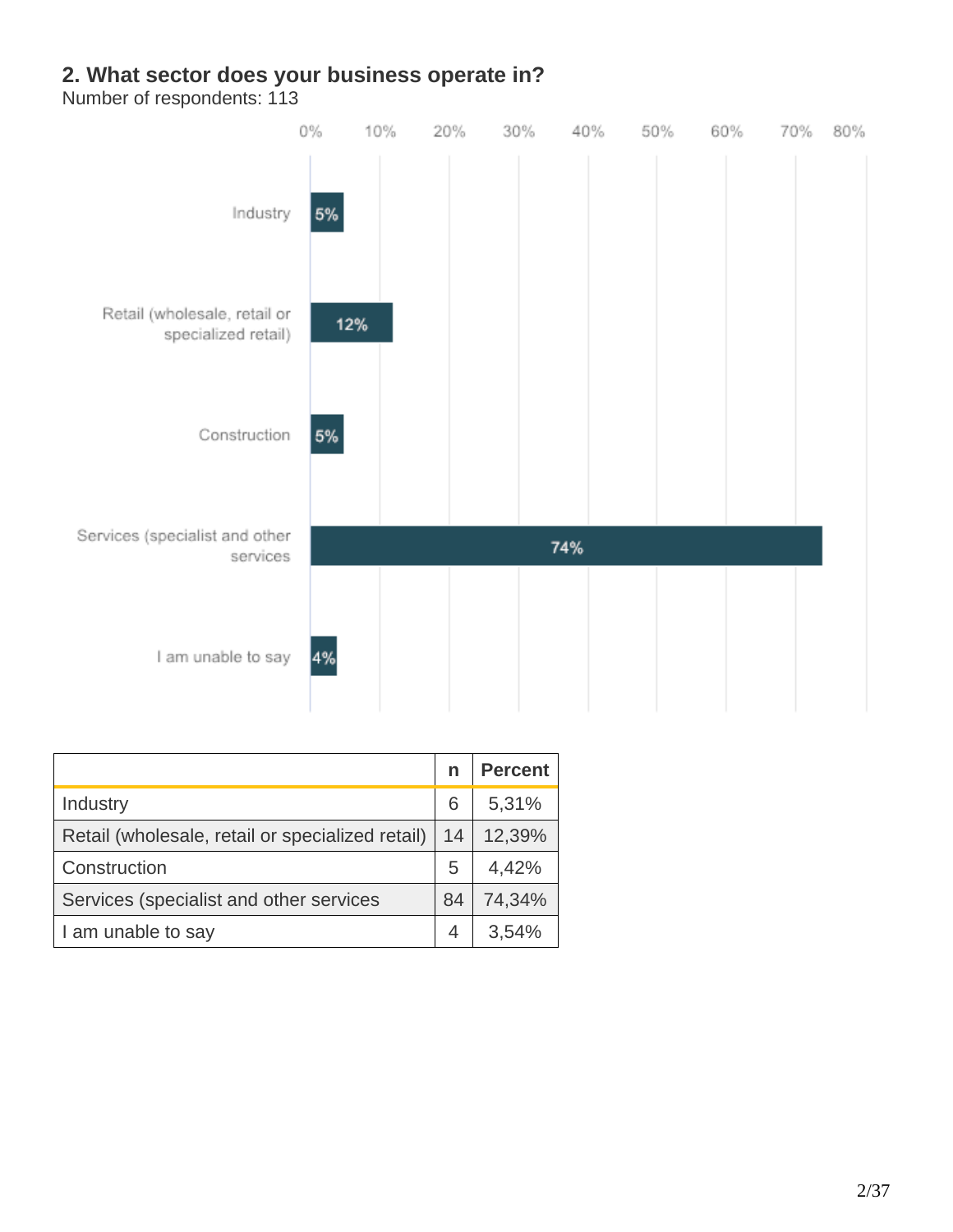#### **3. How many people work in your company, including the business owner?** Number of respondents: 113



|                                   | n  | <b>Percent</b> |
|-----------------------------------|----|----------------|
| 1 person (single-person business) | 54 | 47,79%         |
| 2-4 people                        | 42 | 37,17%         |
| 5-9 people                        | 12 | 10,62%         |
| 10-19 people                      | 4  | 3,54%          |
| 20 people or more                 | 1  | 0,88%          |
| I am unable to say                |    | በ%             |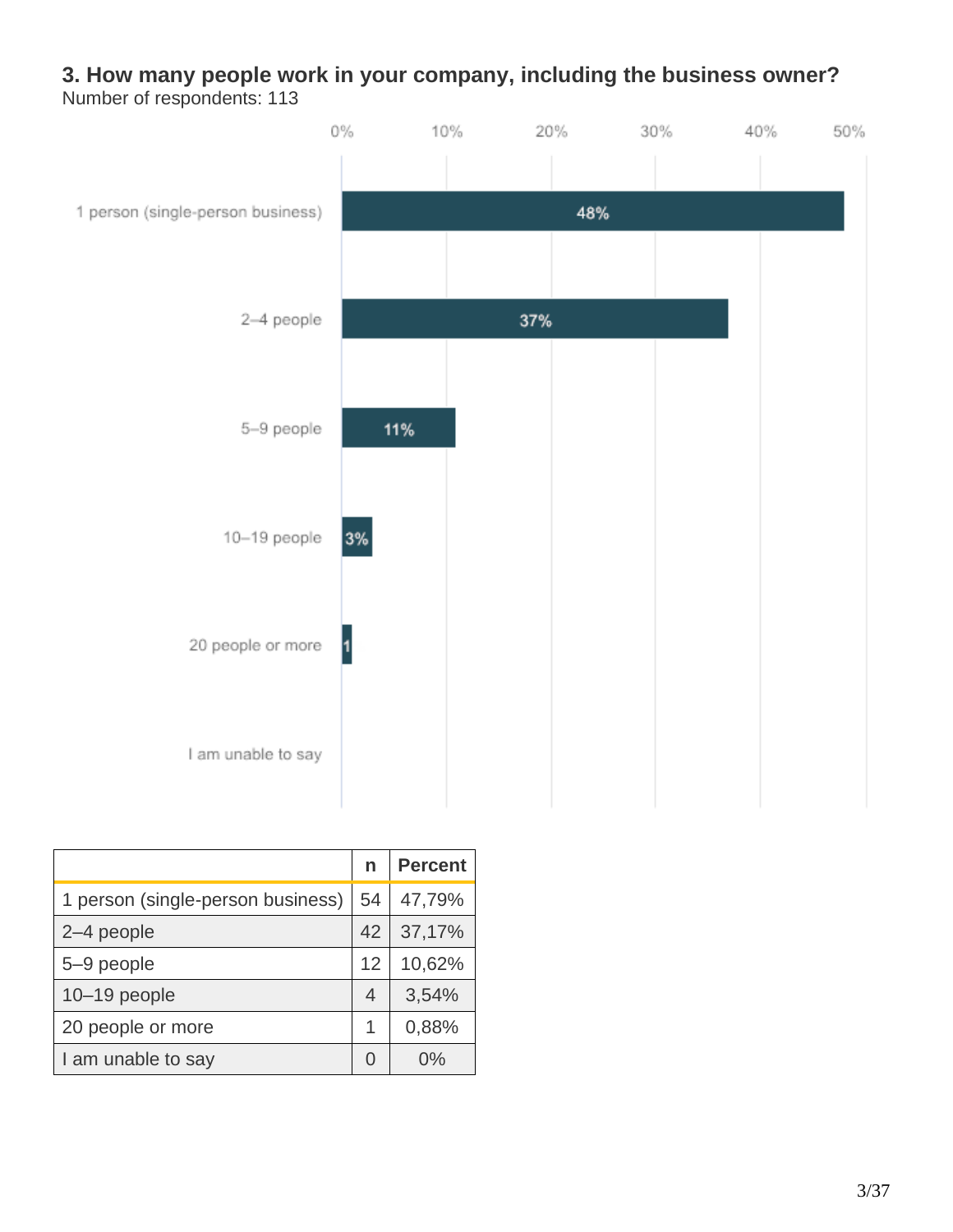#### **4. Has coronavirus caused your company problems?**



|                    | n | <b>Percent</b> |
|--------------------|---|----------------|
| Yes                |   | 102 91,89%     |
| <b>No</b>          | 5 | 4,51%          |
| I am unable to say | 4 | 3,6%           |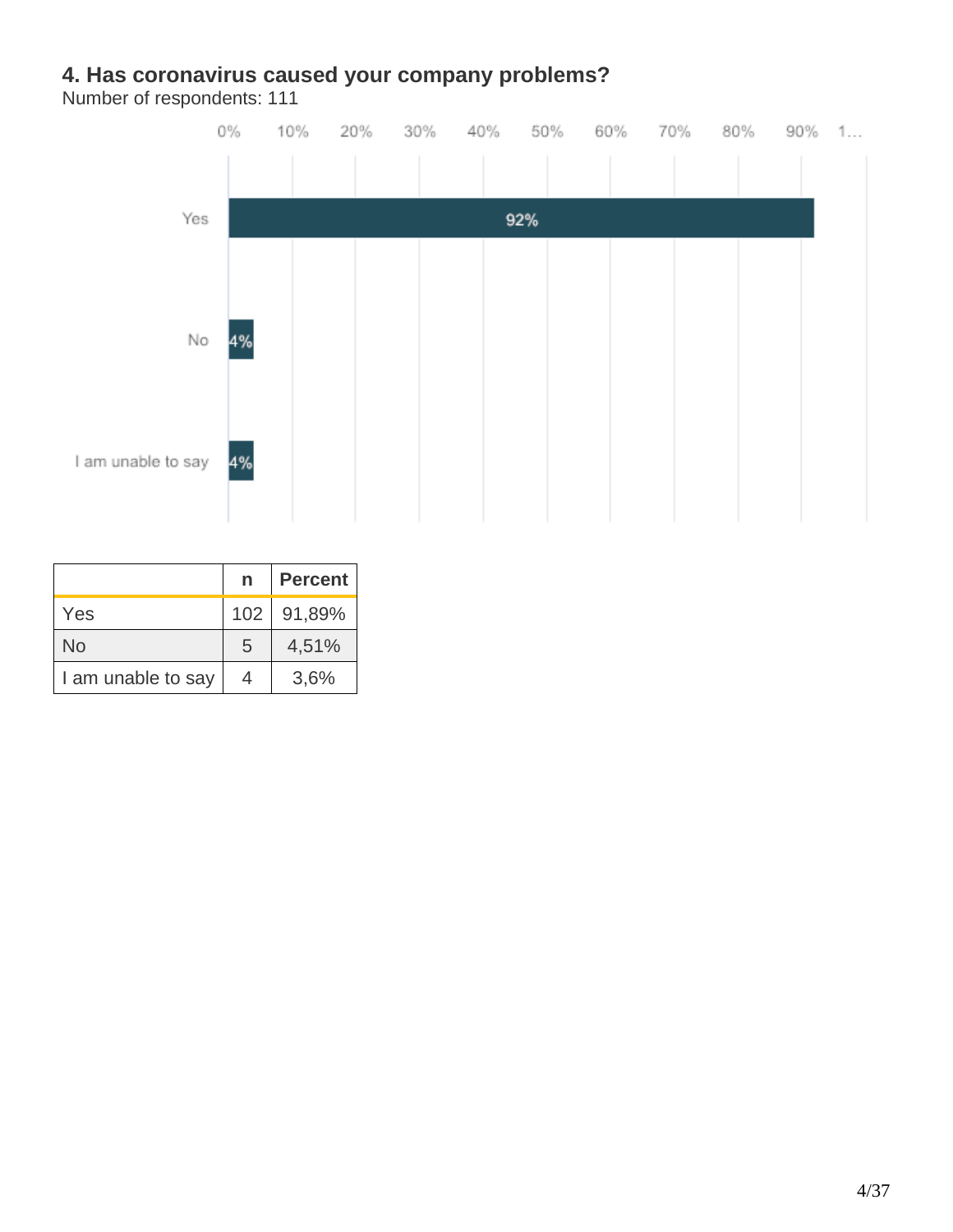#### **5. What consequences has coronavirus had for your company's operations?You may choose more than one option.**

Number of respondents: 113, selected answers: 541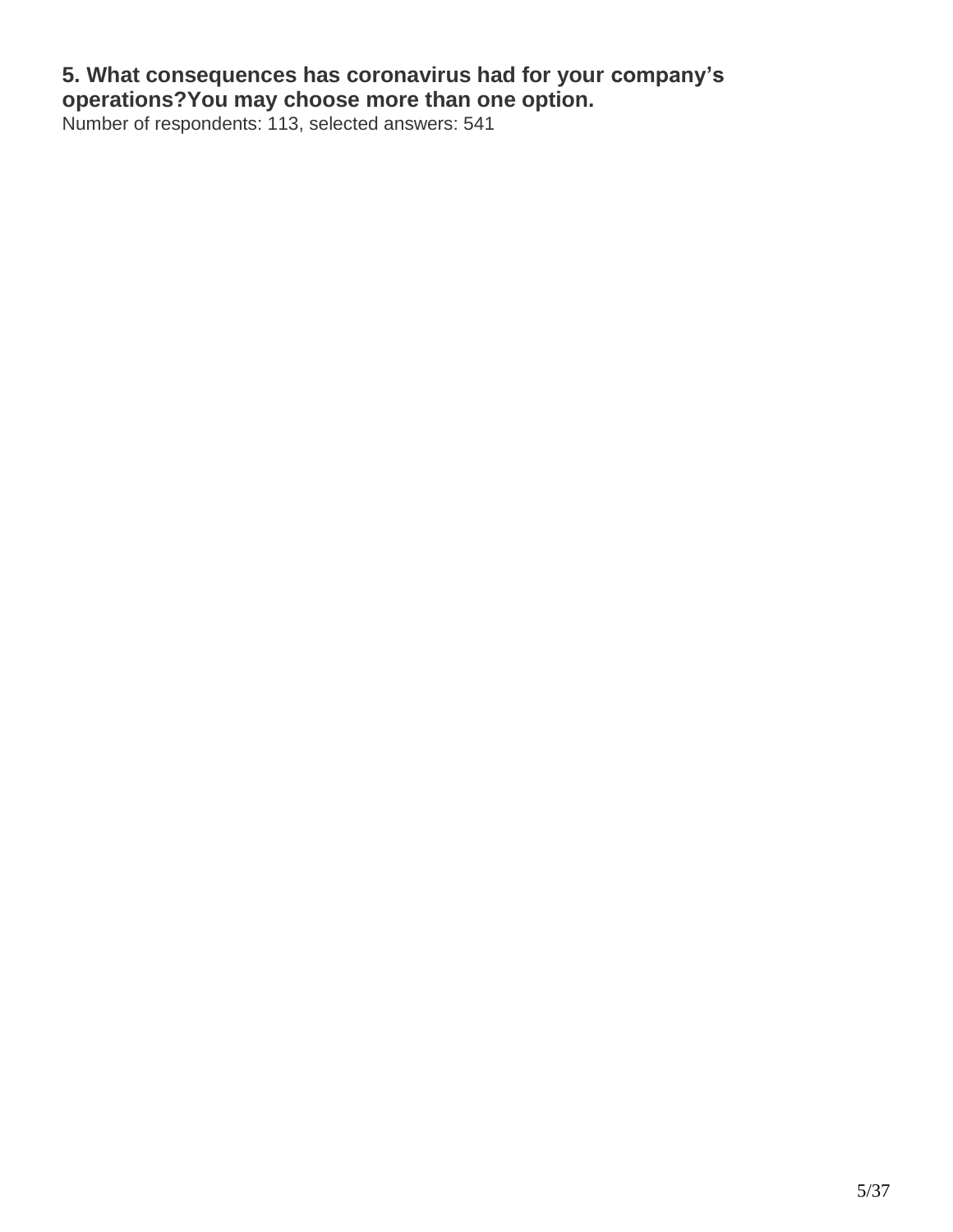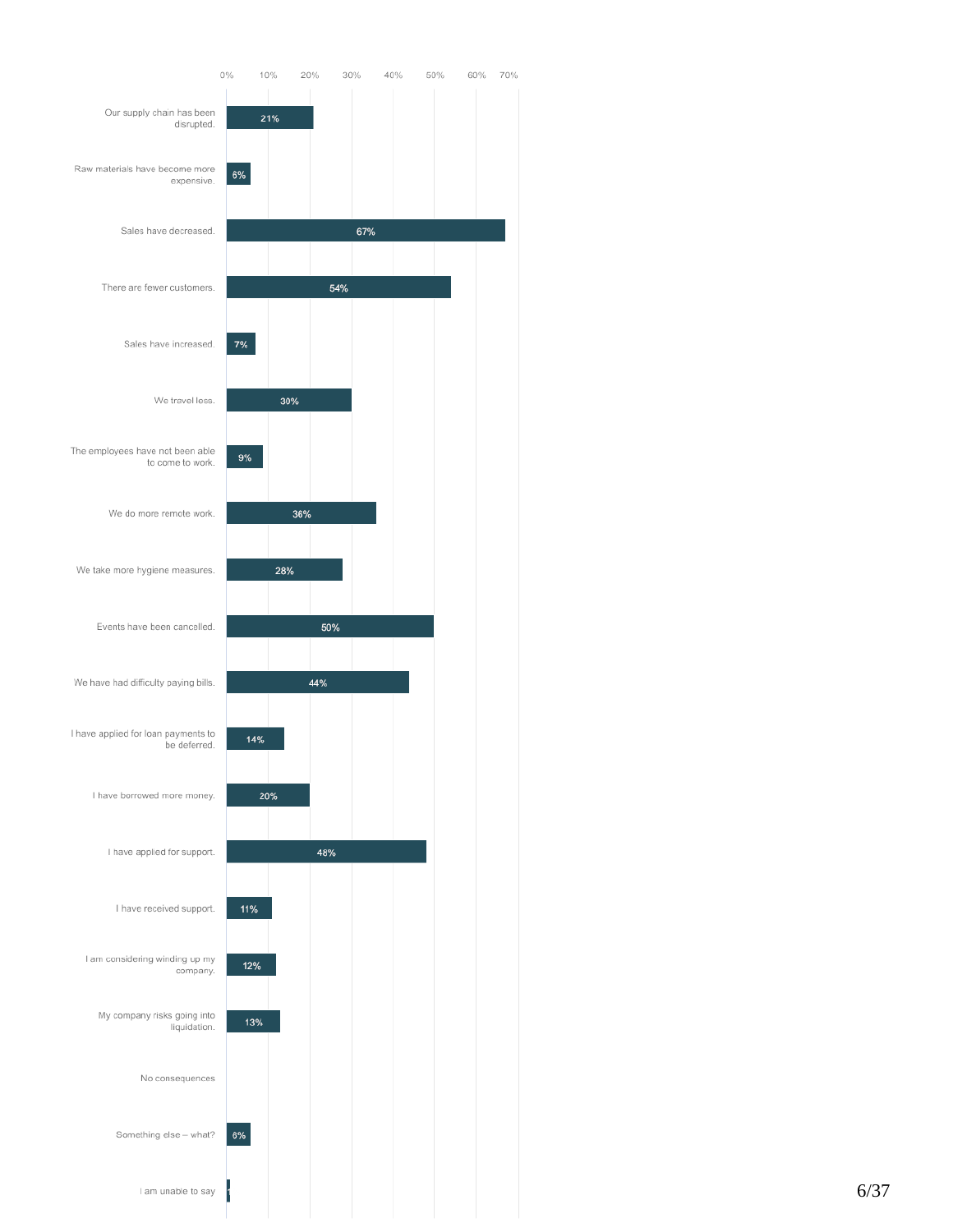|                                                   | n              | <b>Percent</b> |
|---------------------------------------------------|----------------|----------------|
| Our supply chain has been disrupted.              | 24             | 21,24%         |
| Raw materials have become more expensive.         | $\overline{7}$ | 6,19%          |
| Sales have decreased.                             | 76             | 67,26%         |
| There are fewer customers.                        | 61             | 53,98%         |
| Sales have increased.                             | 8              | 7,08%          |
| We travel less.                                   | 34             | 30,09%         |
| The employees have not been able to come to work. | 10             | 8,85%          |
| We do more remote work.                           | 41             | 36,28%         |
| We take more hygiene measures.                    | 32             | 28,32%         |
| Events have been cancelled.                       | 57             | 50,44%         |
| We have had difficulty paying bills.              | 50             | 44,25%         |
| I have applied for loan payments to be deferred.  | 16             | 14,16%         |
| I have borrowed more money.                       | 23             | 20,35%         |
| I have applied for support.                       | 54             | 47,79%         |
| I have received support.                          | 12             | 10,62%         |
| I am considering winding up my company.           | 13             | 11,5%          |
| My company risks going into liquidation.          | 15             | 13,27%         |
| No consequences                                   | $\overline{0}$ | 0%             |
| Something else - what?                            | 7              | 6,19%          |
| I am unable to say                                | 1              | 0,88%          |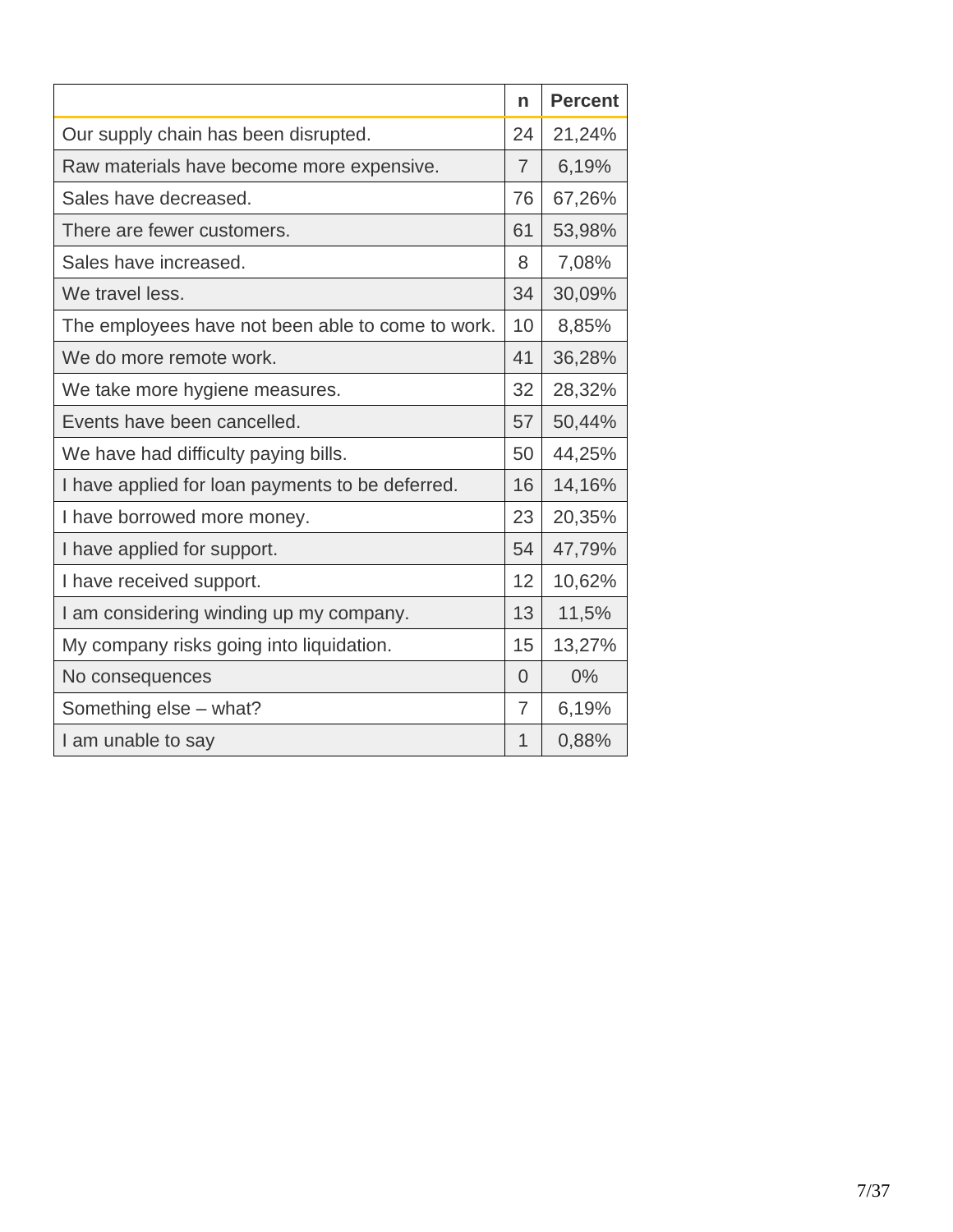#### **6. How much have your sales decreased by?**



|                    | n              | <b>Percent</b> |
|--------------------|----------------|----------------|
| under 10%          | 3              | 3,49%          |
| 10-30%             | 18             | 20,93%         |
| $30 - 50%$         | 17             | 19,77%         |
| over 50%           | 29             | 33,72%         |
| All of it          | 17             | 19,77%         |
| I am unable to say | $\overline{2}$ | 2,32%          |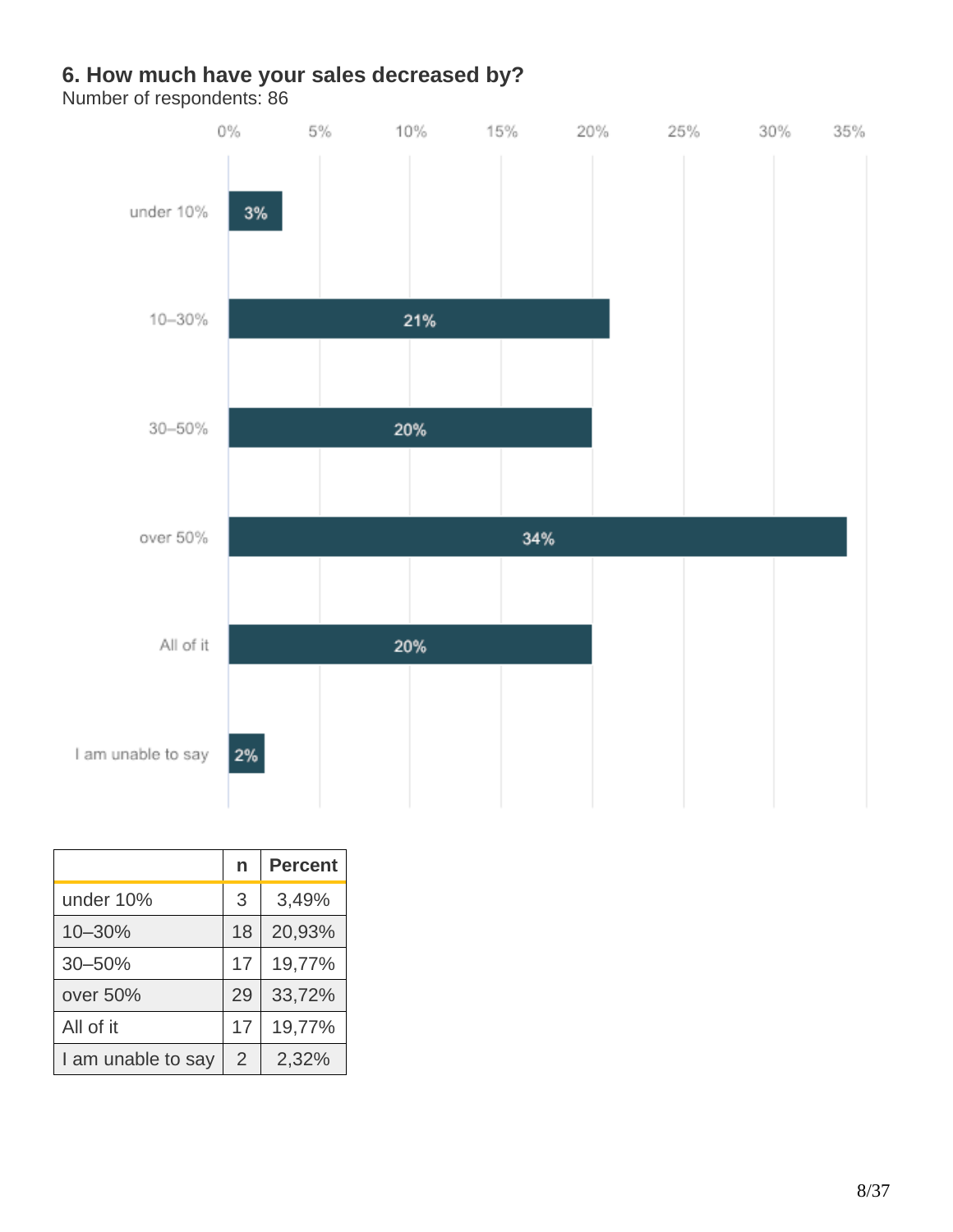# **7. How do you estimate your turnover will develop in the next two weeks compared to normal times?**

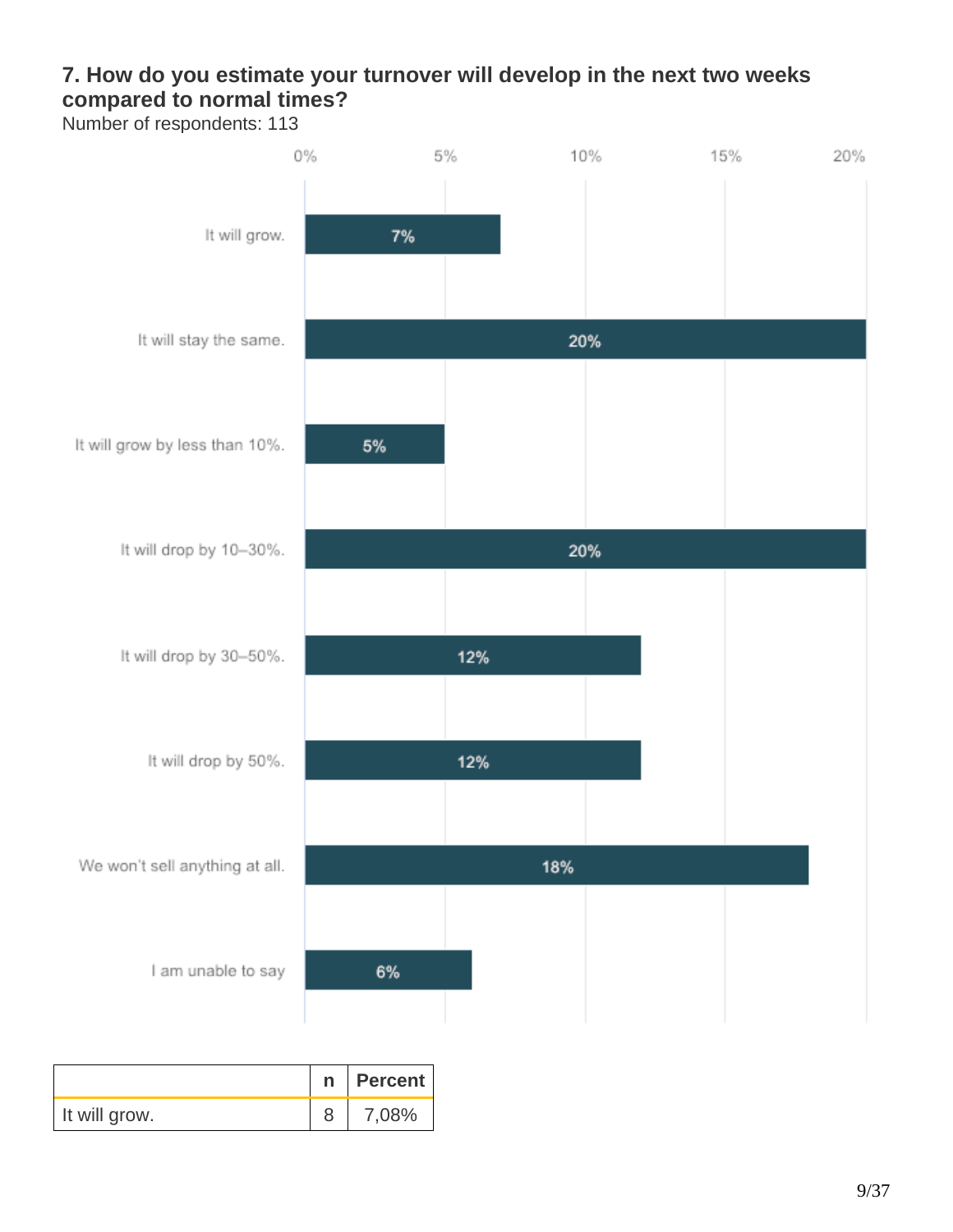| It will stay the same.         | 23 | 20,35% |
|--------------------------------|----|--------|
| It will grow by less than 10%. | 5  | 4,43%  |
| It will drop by 10-30%.        | 23 | 20,35% |
| It will drop by 30-50%.        | 13 | 11,5%  |
| It will drop by 50%.           | 14 | 12,39% |
| We won't sell anything at all. | 20 | 17,7%  |
| I am unable to say             | 7  | 6,2%   |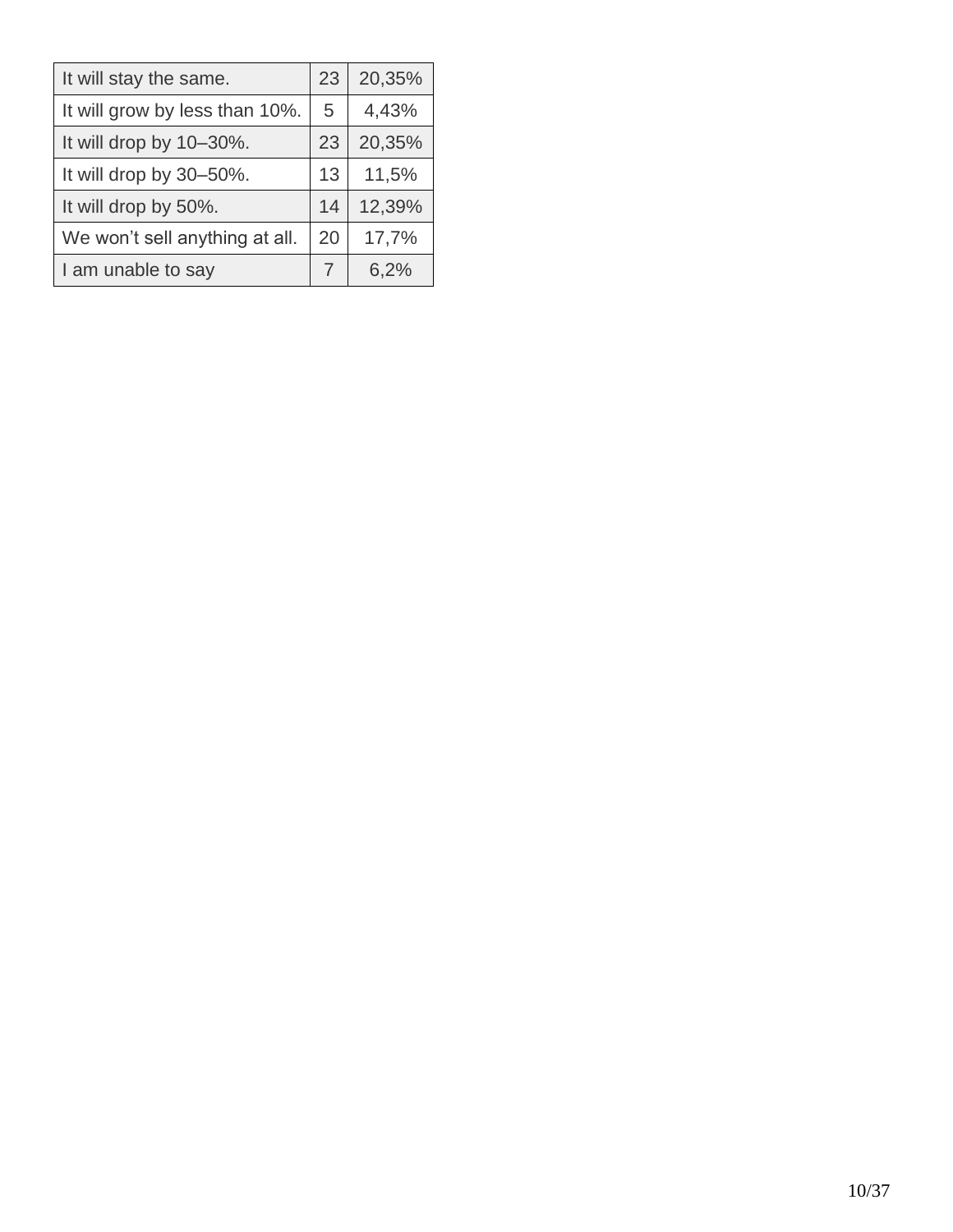### **8. How has the coronavirus epidemic affected your staff numbers compared to normal times?(Answer even if you are a solo entrepreneur since there is a possibility for you to grow your company by employing)So far, our staff numbers have**





|                               | n  | <b>Percent</b> |
|-------------------------------|----|----------------|
| stayed the same or increased. | 60 | 53,57%         |
| decreased by 1-25%.           | 7  | 6,25%          |
| decreased by 25-50%.          | 12 | 10,71%         |
| decreased by 50-75%.          | 5  | 4,47%          |
| decreased by 75-100%.         | 18 | 16,07%         |
| I am unable to say.           | 10 | 8,93%          |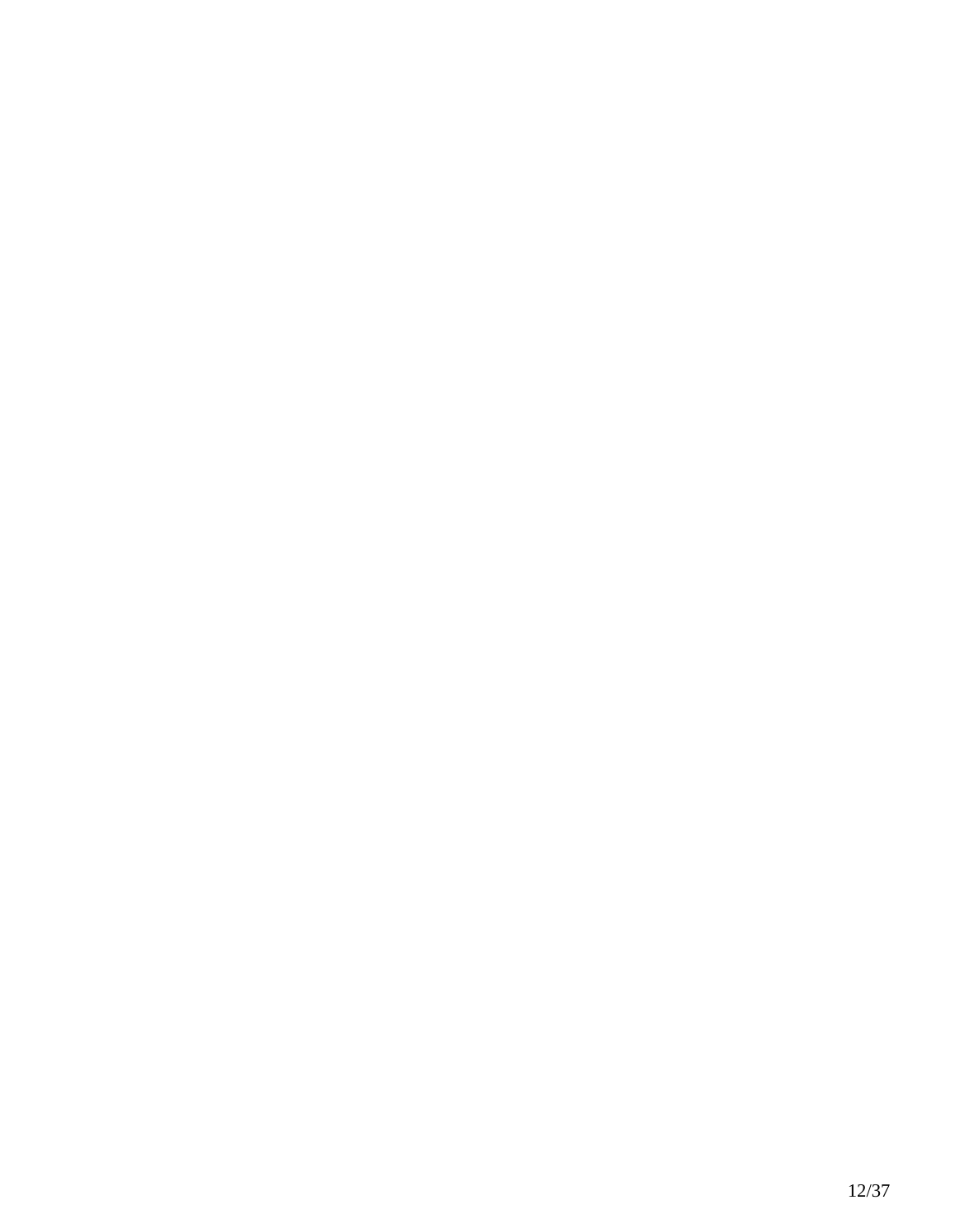### **9. How will the coronavirus epidemic affect your staff numbers compared to normal times?(Answer even if you are a solo entrepreneur since there is a possibility for you to grown your company by employing)In the next two weeks our staff numbers**





|                             | n  | <b>Percent</b> |
|-----------------------------|----|----------------|
| will stay the same or grow. | 61 | 54,95%         |
| will decrease by 1-25%.     | 7  | 6,31%          |
| will decrease by 25-50%.    | 8  | 7,21%          |
| will decrease by 50-75%.    | 6  | 5,41%          |
| will decrease by 75-100%.   | 14 | 12,61%         |
| I am unable to say          | 15 | 13,51%         |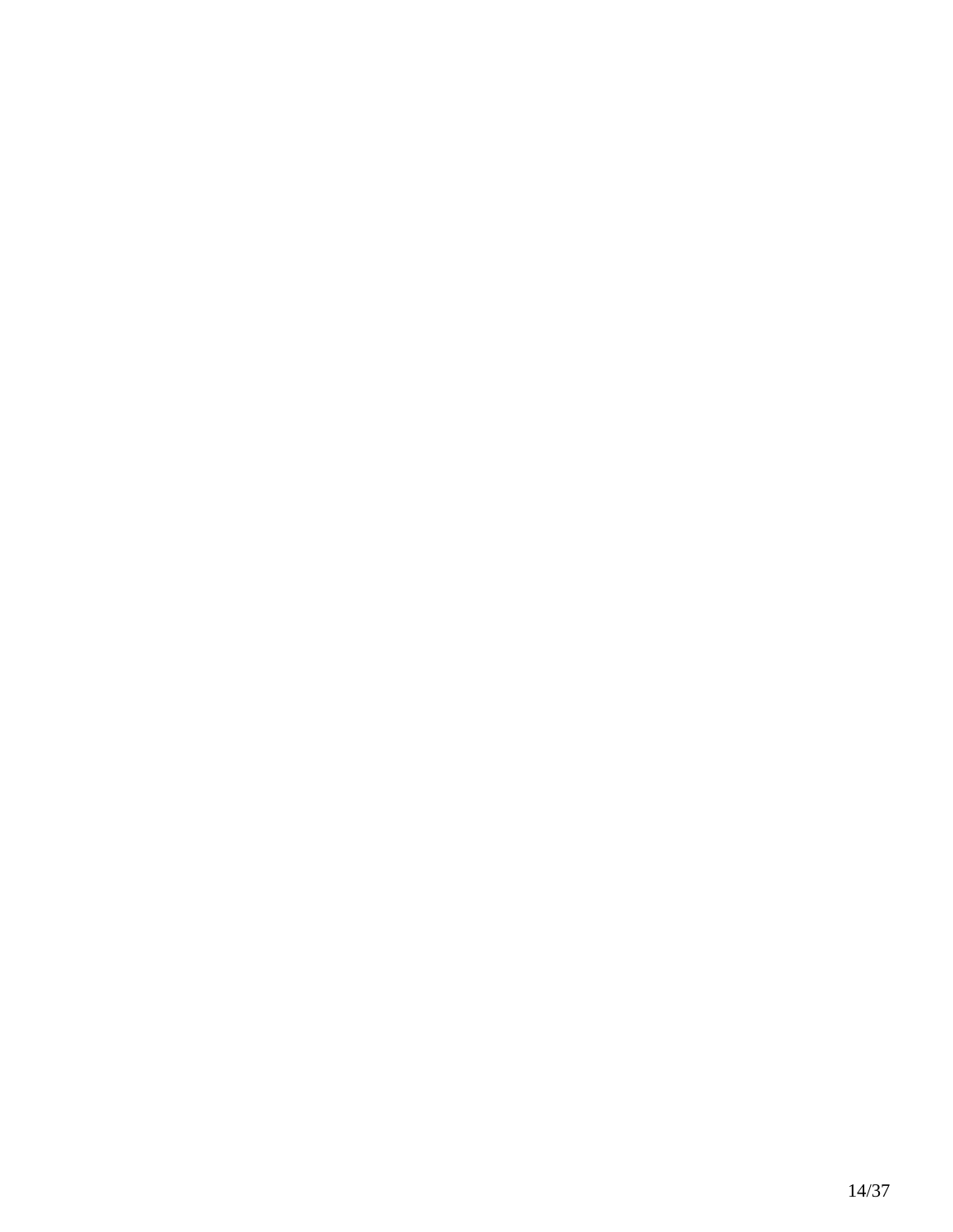#### **10. Has your company started laying off staff because of coronavirus?** Number of respondents: 85



|                                  |    | n   Percent |
|----------------------------------|----|-------------|
| Yes                              |    | 27 31,77%   |
| No                               | 47 | 55,29%      |
| I am unable to say   11   12,94% |    |             |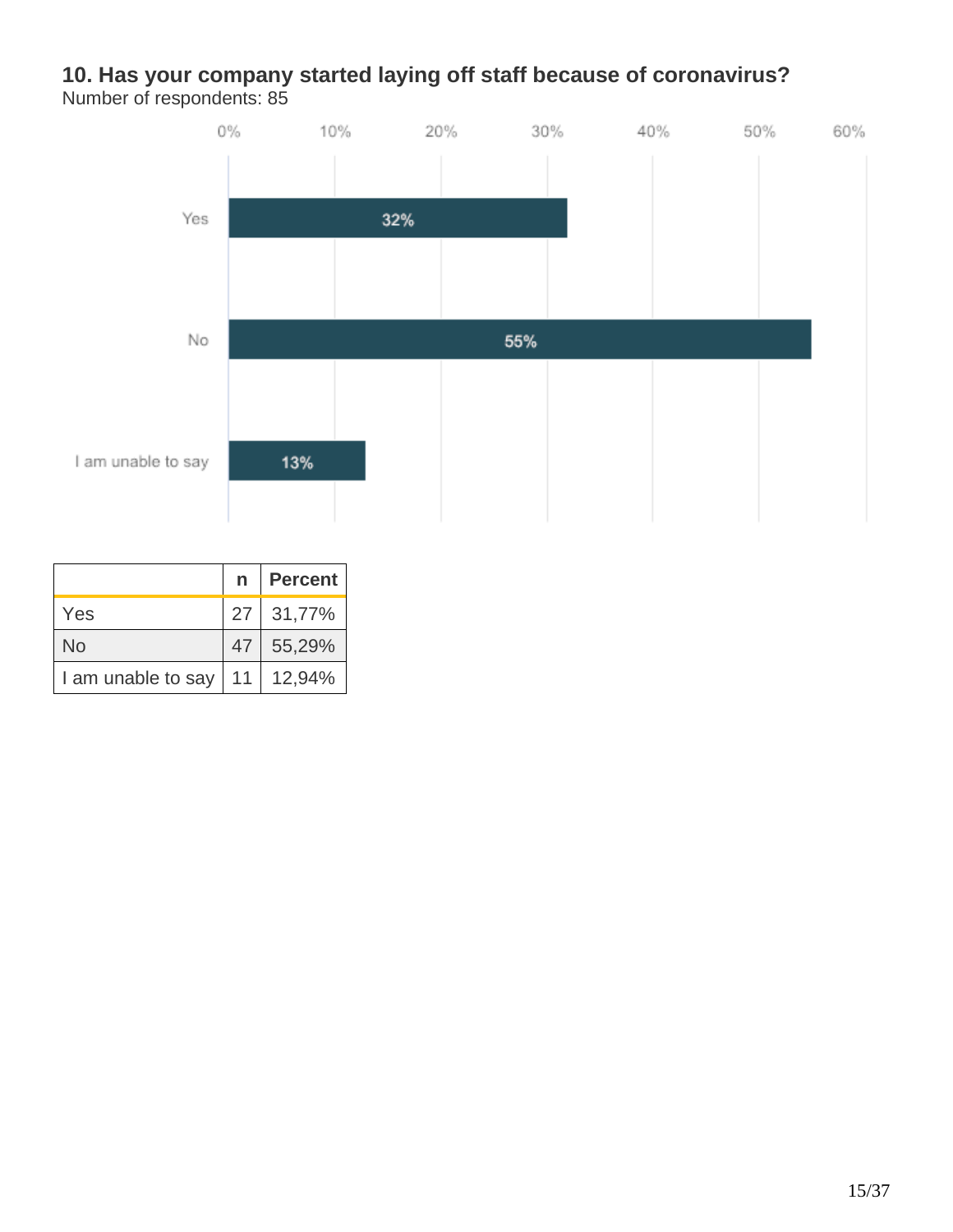#### **11. Has your company started dismissing staff because of coronavirus?** Number of respondents: 85



|                                  | n   Percent |
|----------------------------------|-------------|
| Yes                              | 23 27,06%   |
| <b>No</b>                        | 52 61,18%   |
| I am unable to say   10   11,76% |             |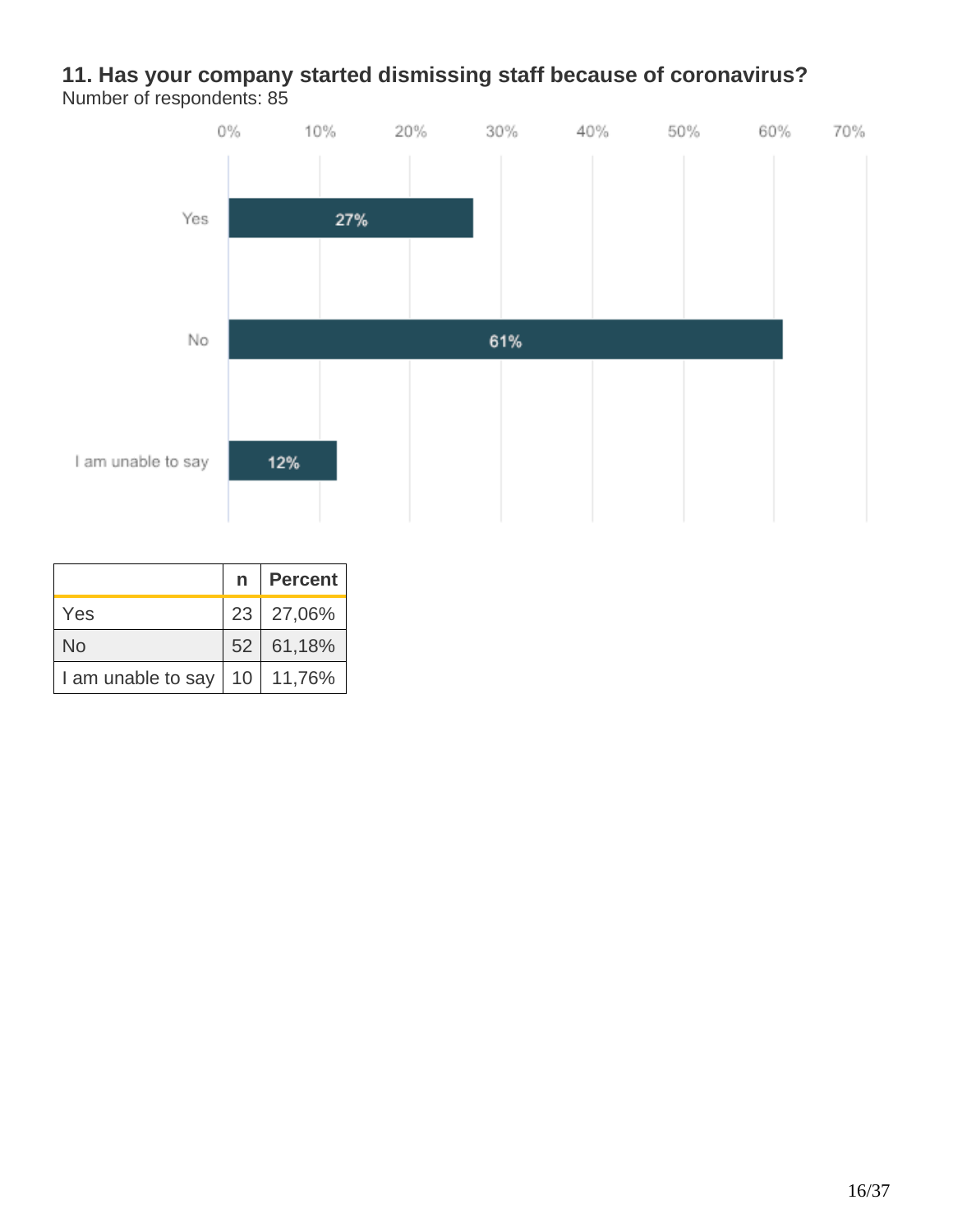# **12. Is it possible for your company to take out loans during the coronavirus crisis?**



|                                  | n   Percent |
|----------------------------------|-------------|
| Yes                              | 25 22,12%   |
| No                               | 50 44,25%   |
| I am unable to say   38   33,63% |             |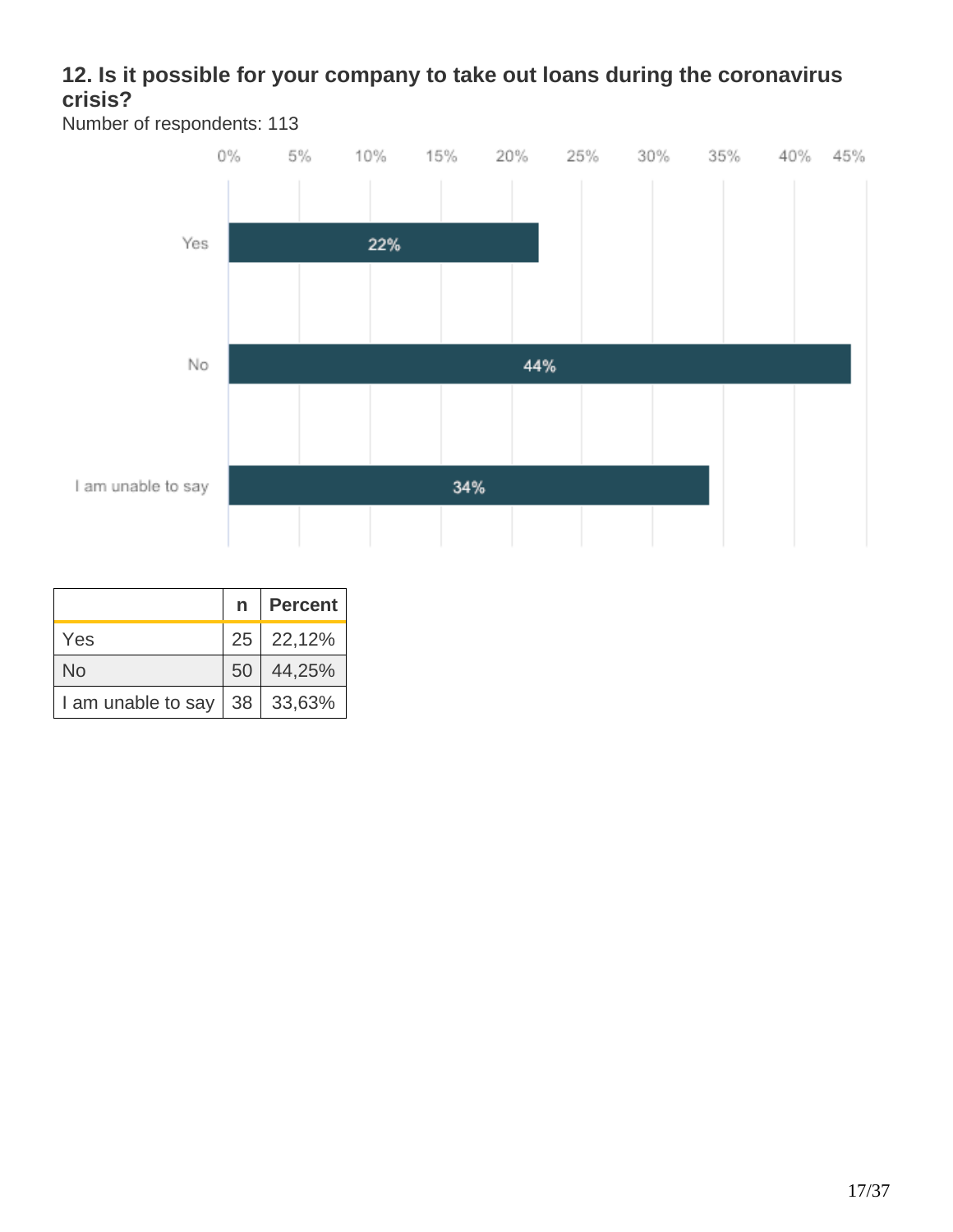#### **13. Have you spoken to a bank because of coronavirus?**



|                    | n  | <b>Percent</b> |
|--------------------|----|----------------|
| Yes                | 24 | 21,24%         |
| I am planning to   | 17 | 15,04%         |
| No                 | 70 | 61,95%         |
| I am unable to say | 2  | 1,77%          |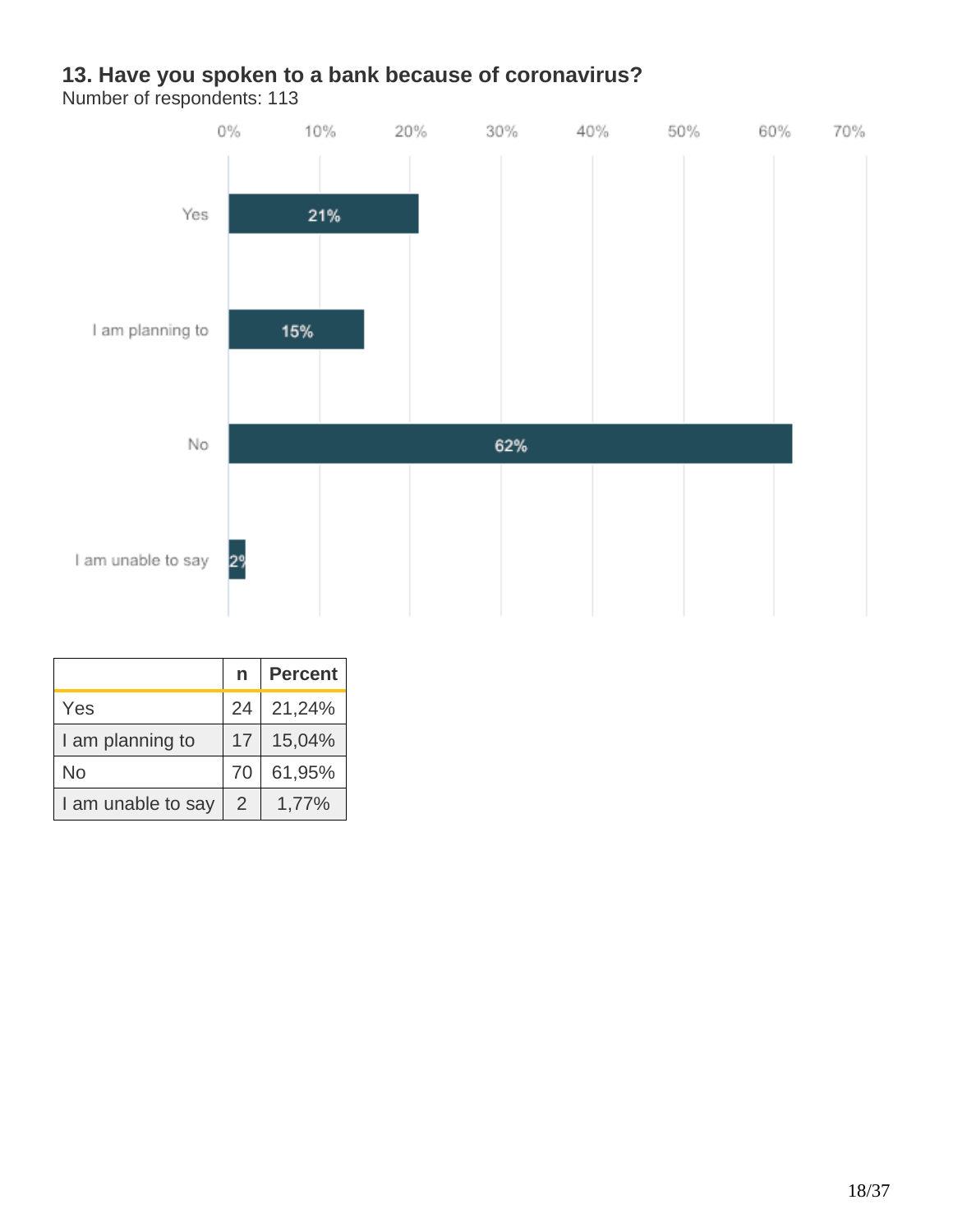#### **14. If you have spoken to a bank, what have you done?**



|                                                                                              | n  | Percent |
|----------------------------------------------------------------------------------------------|----|---------|
| I have asked to move the due date of a loan and been approved.                               | 13 | 56,52%  |
| I have asked to move the due date of a loan but have not been approved.                      | 3  | 13,04%  |
| I have asked to move the due date of a loan, but my application is still being<br>processed. |    | 0%      |
| I have applied for and been granted a loan.                                                  |    | 4,35%   |
| I have applied for a loan but not been granted it.                                           | 5  | 21,74%  |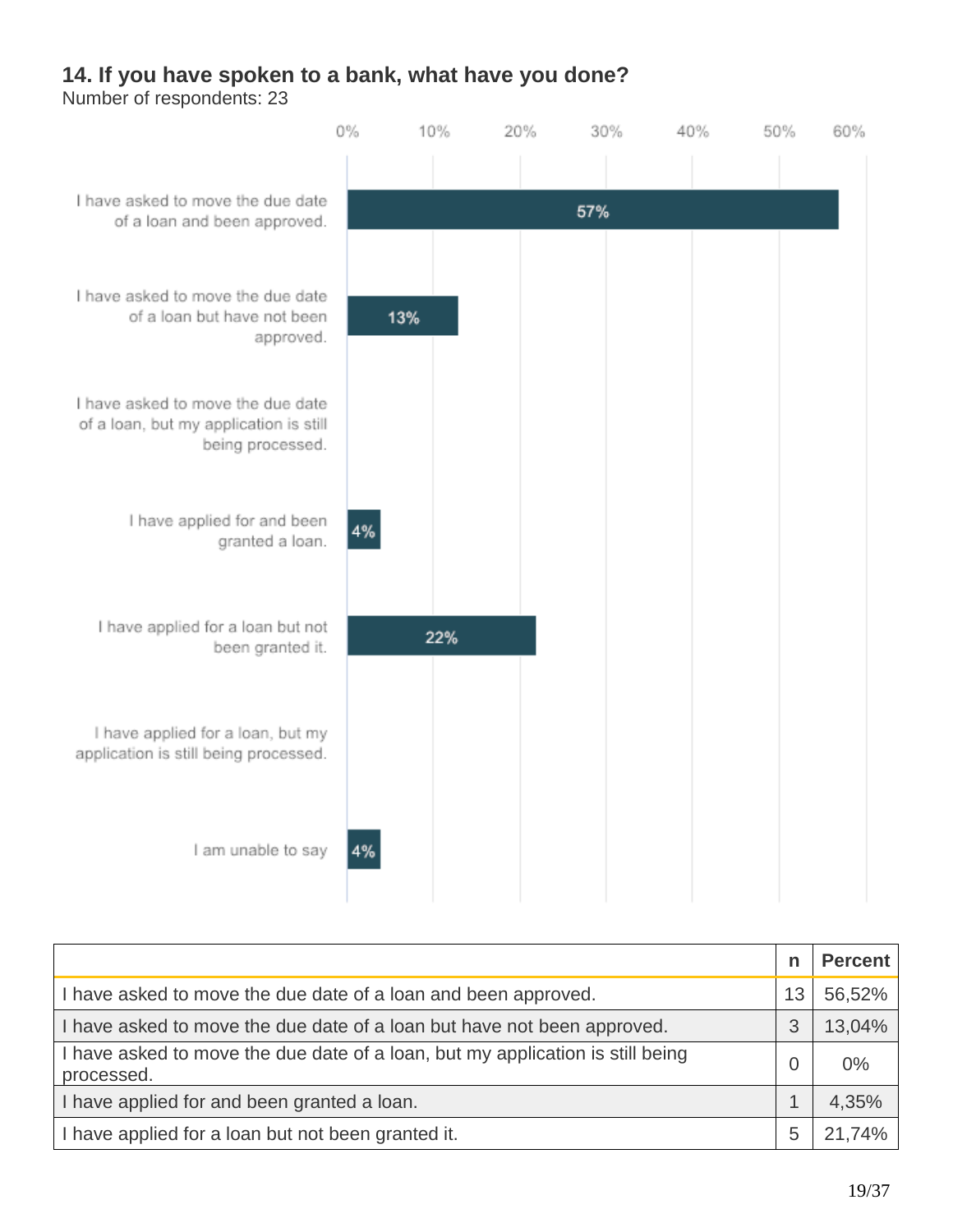| I have applied for a loan, but my application is still being processed. | $0\%$ |
|-------------------------------------------------------------------------|-------|
| I am unable to say                                                      | 4,35% |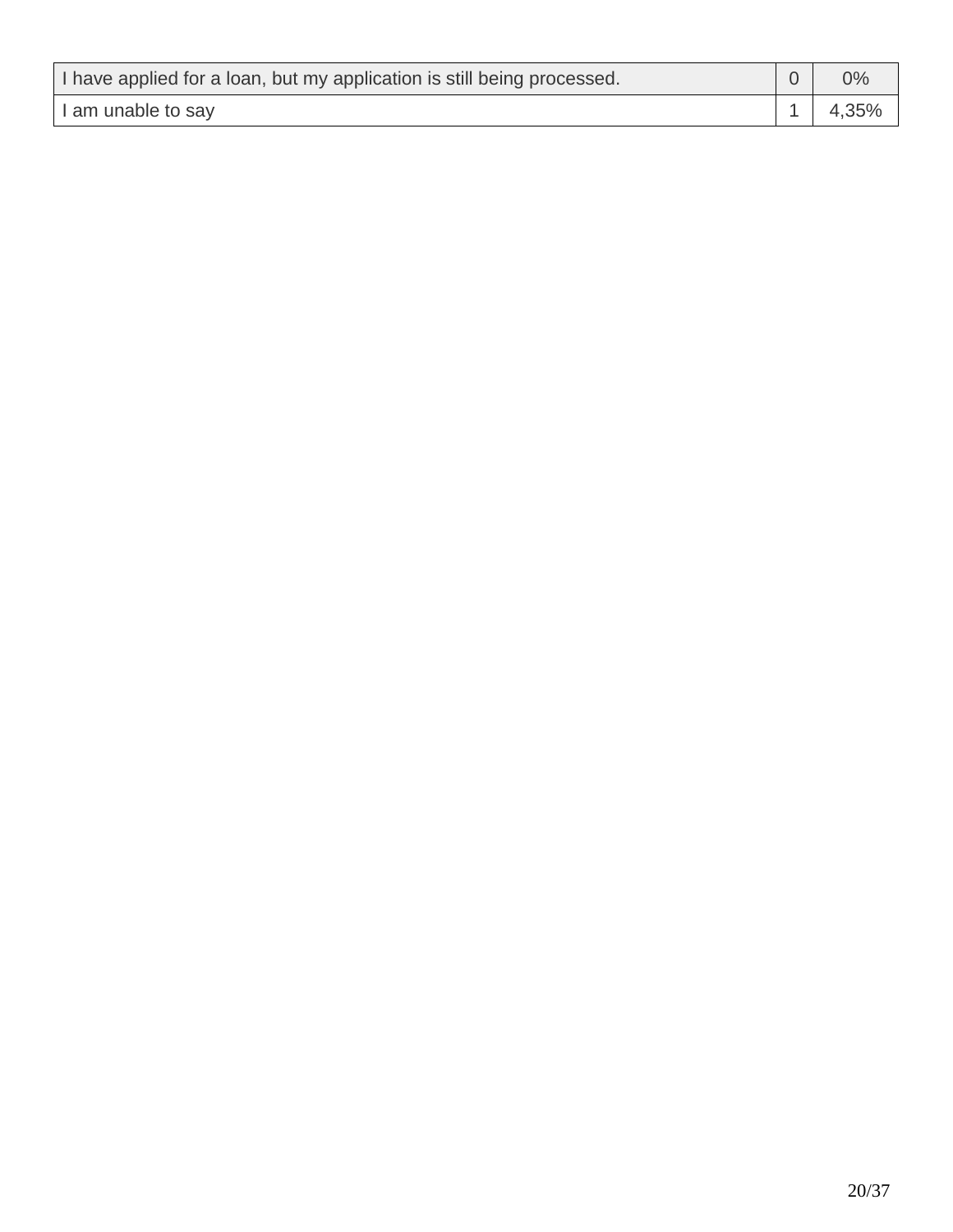# **15. Have you managed to speak to bank staff about your finance situation quickly enough?**



|                                              | n   Percent |
|----------------------------------------------|-------------|
| Yes                                          | 28 24,78%   |
| No                                           | 53 46,9%    |
| I am unable to say $\vert$ 32 $\vert$ 28,32% |             |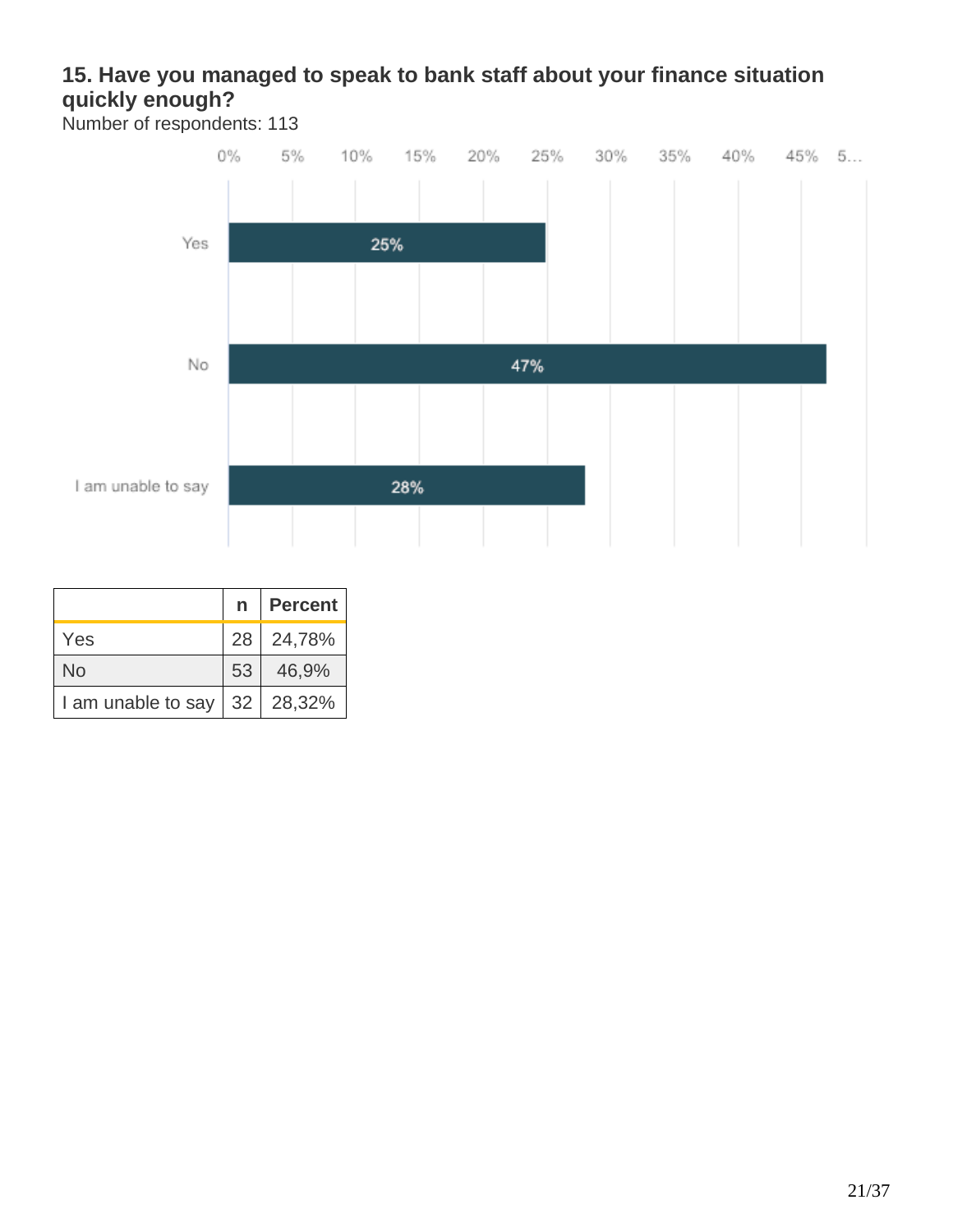# **16. Are you satisfied with how your bank has performed?**



|                                  | n   Percent |
|----------------------------------|-------------|
| Yes                              | 24 21,43%   |
| No                               | 30 26,78%   |
| I am unable to say   58   51,79% |             |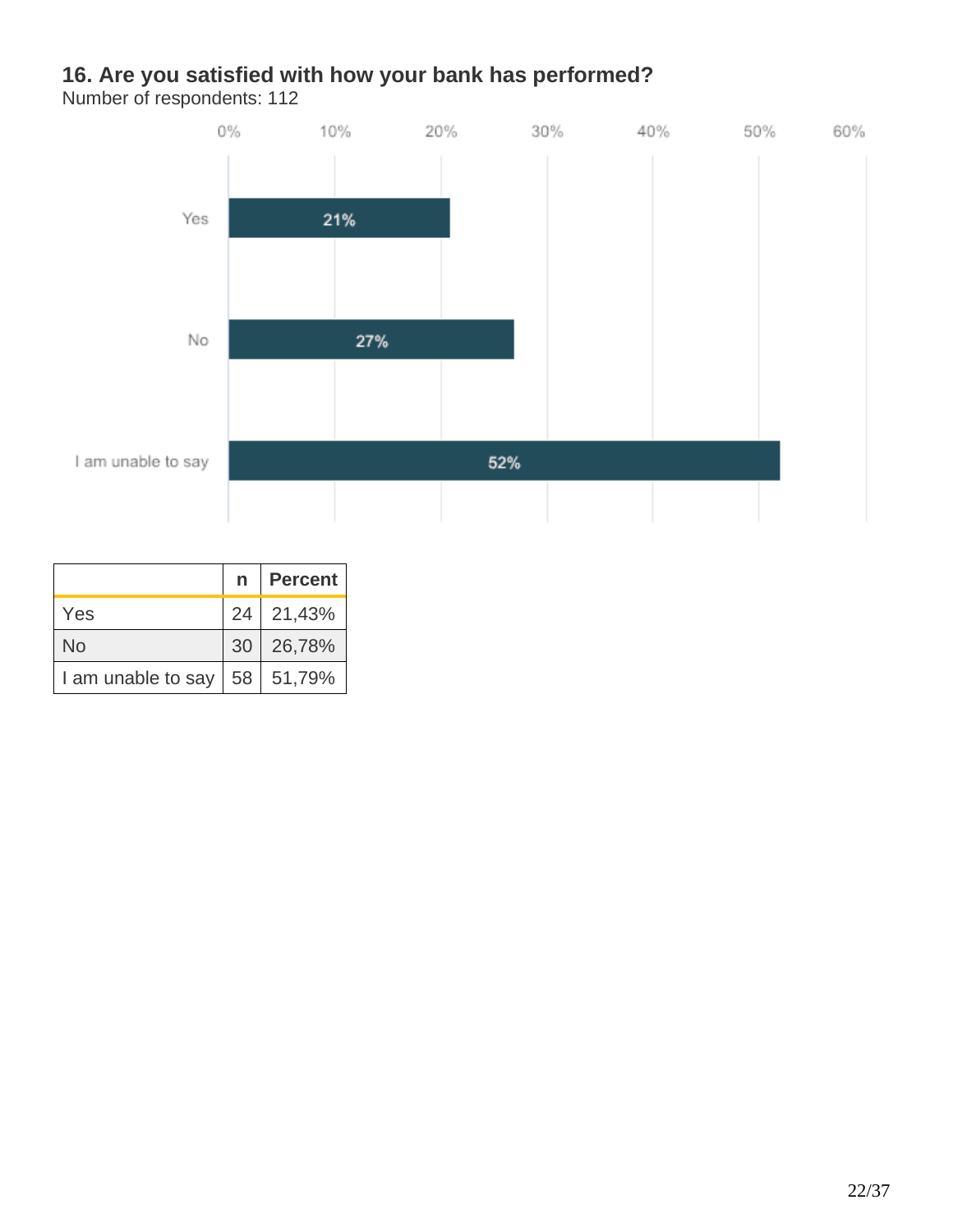# **17. Which is your main bank?**



|             | n  | <b>Percent</b> |
|-------------|----|----------------|
| Osuuspankki | 36 | 31,86%         |
| Nordea      | 54 | 47,79%         |
| Danske Bank | 13 | 11,5%          |
| Aktia       |    | 0,89%          |
| OmaSP       |    | 0,89%          |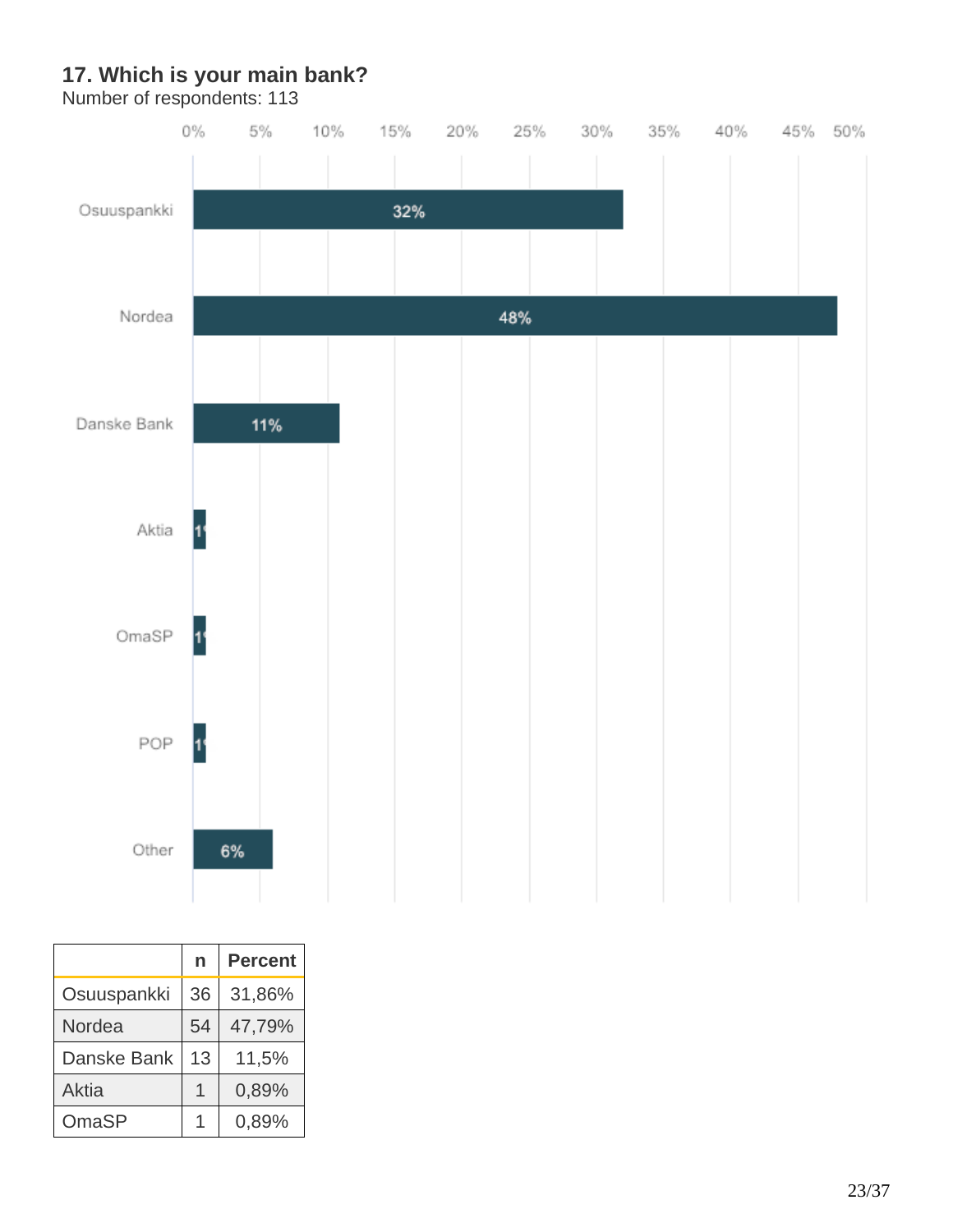|       | 0,88% |
|-------|-------|
| Other | 6,19% |

Answers given into free text field

| <b>Option names   Text</b> |                    |
|----------------------------|--------------------|
| Other                      | Handelsbanken      |
| Other                      | International bank |
| Other                      | <b>Belgium</b>     |
| Other                      | Alandsbank         |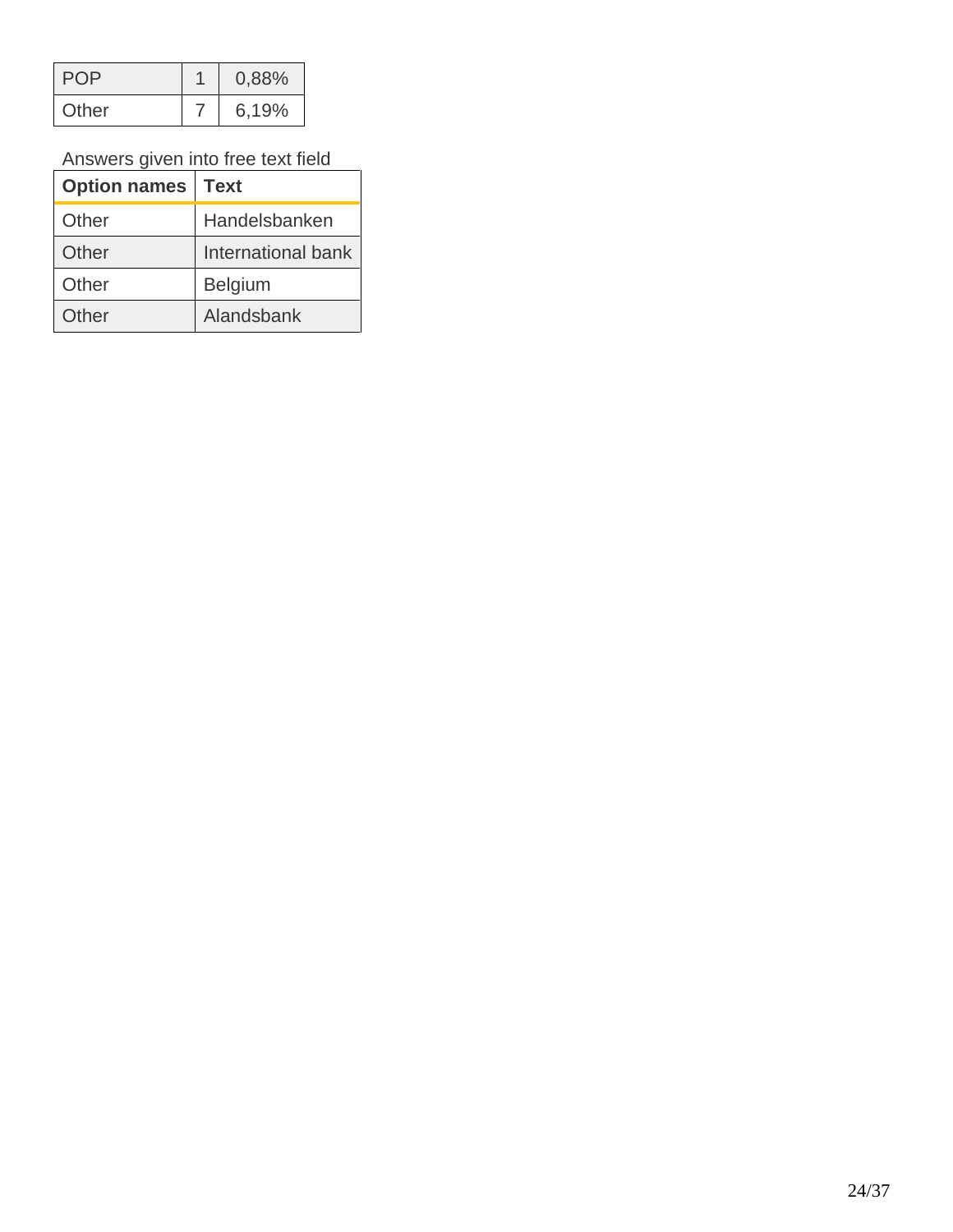# **18. Do you need direct public support to survive the crisis?**



|                    |                 | n   Percent |
|--------------------|-----------------|-------------|
| Yes                | 77 I            | 68,14%      |
| No                 |                 | 26 23,01%   |
| I am unable to say | 10 <sup>1</sup> | 8,85%       |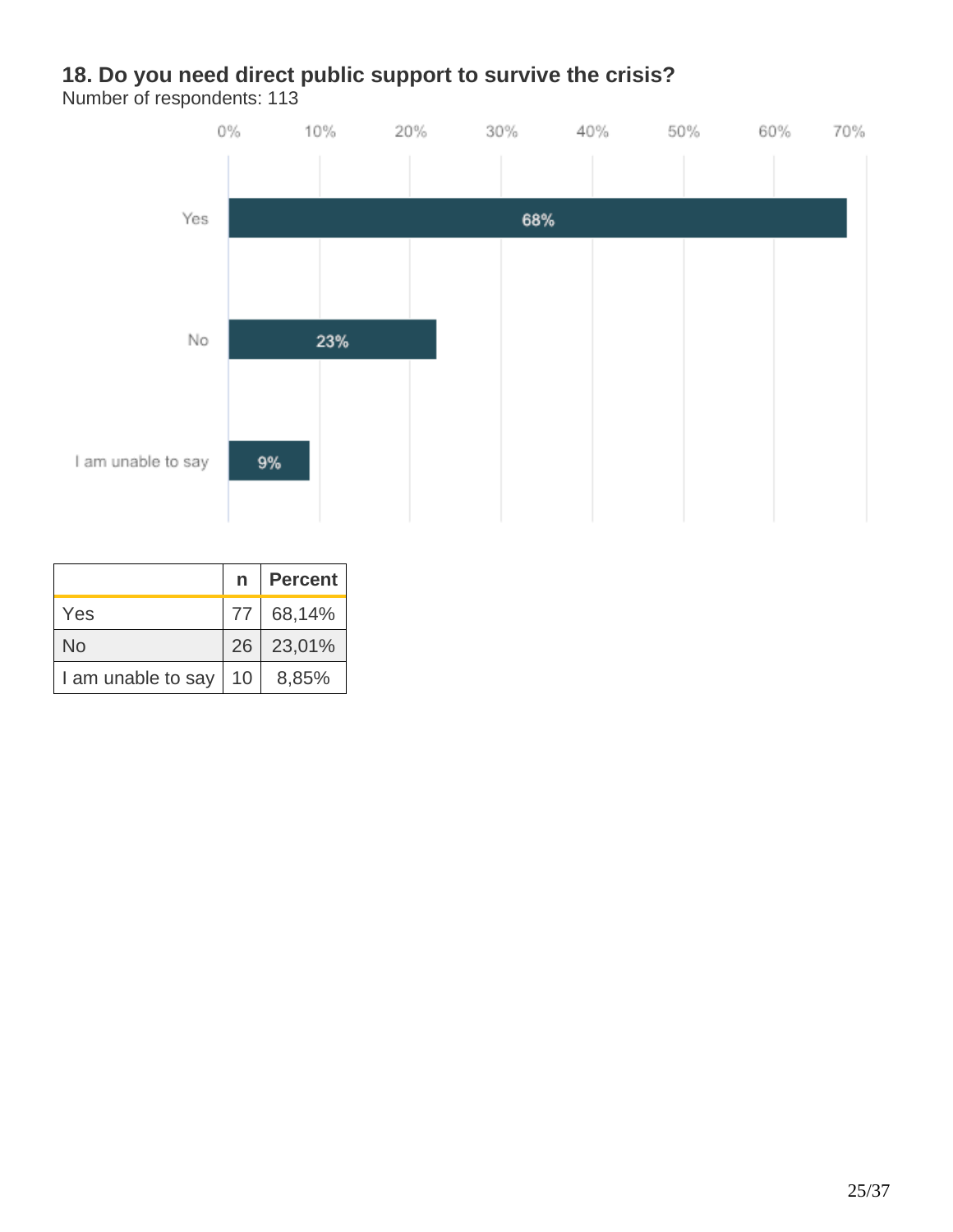# **19. Have you applied for or are you applying for direct support for your company?**



|                    | $\mathsf{n}$ | Percent   |
|--------------------|--------------|-----------|
| Yes                |              | 65 57,52% |
| <b>No</b>          | 44           | 38,94%    |
| I am unable to say | 4            | 3,54%     |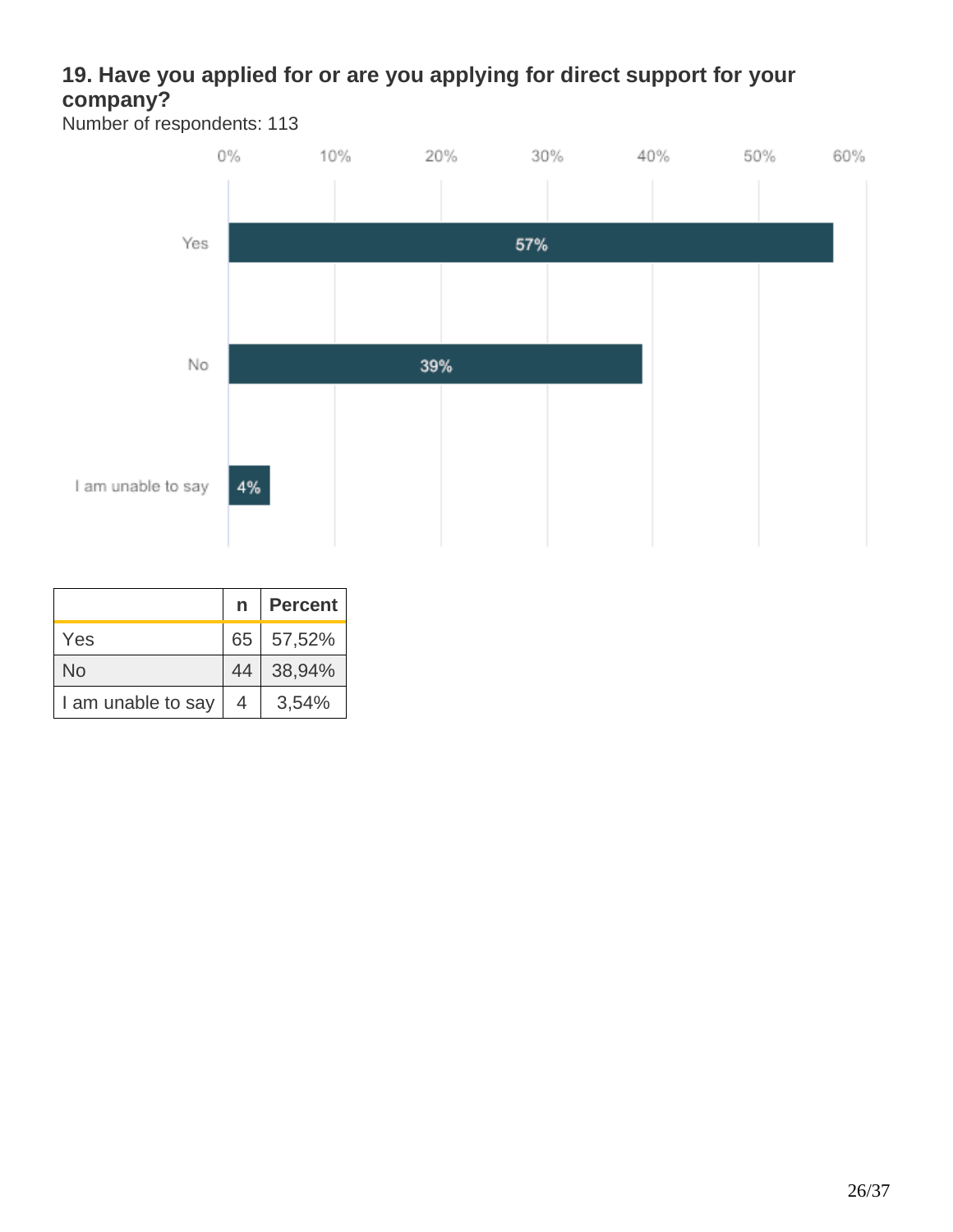#### **20. Have you been granted the direct support you applied for?** Number of respondents: 65



|                                  | n Percent |
|----------------------------------|-----------|
| Yes                              | 16 24,61% |
| <b>No</b>                        | 27 41,54% |
| I am unable to say   22   33,85% |           |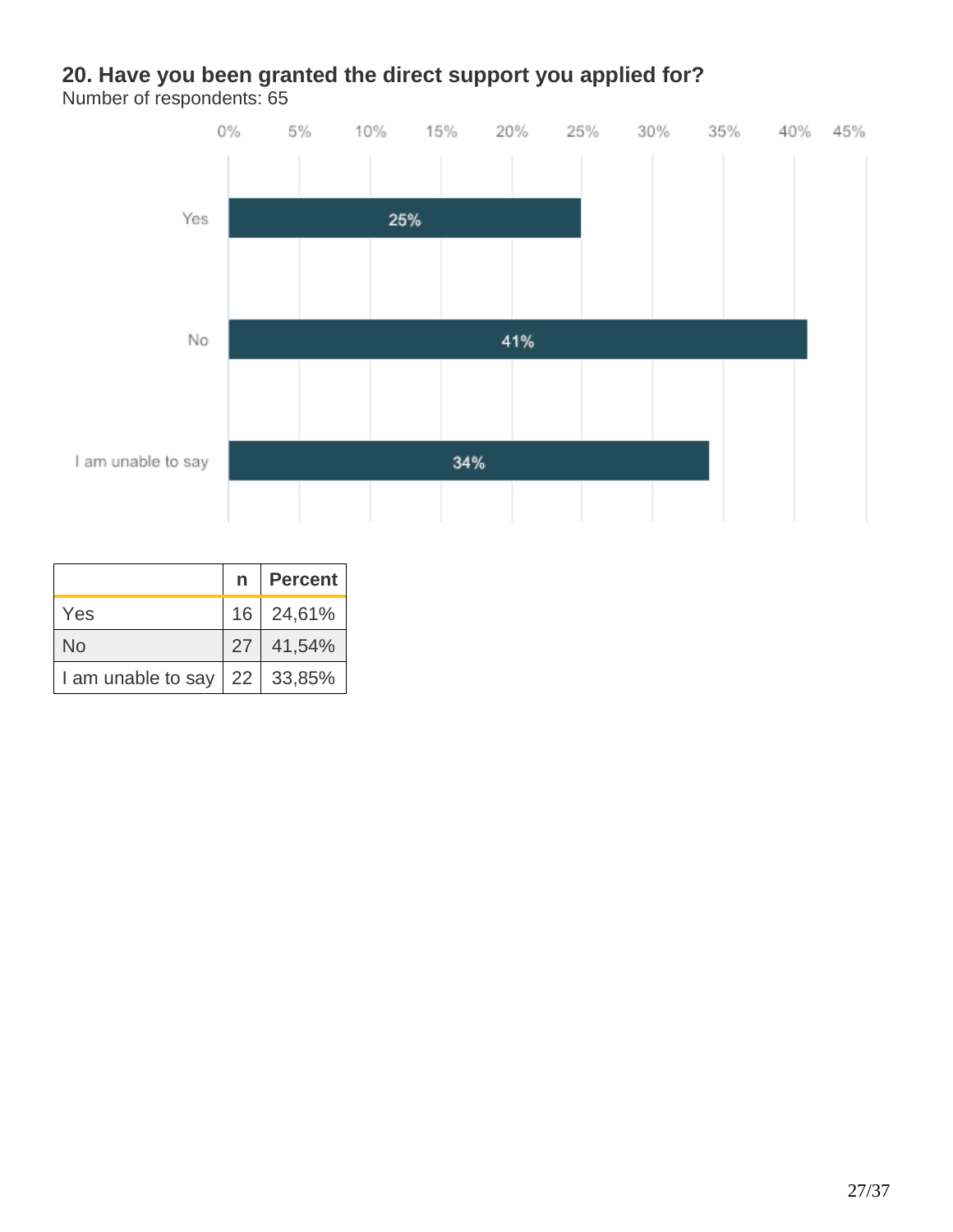# **21. If you have been granted direct support, is it enough to tide you over for the duration of the crisis?**



|                                            |                | n   Percent |
|--------------------------------------------|----------------|-------------|
| <b>Yes</b>                                 | 3 <sup>1</sup> | 18,75%      |
| No                                         | 8              | 50%         |
| I am unable to say $\vert 5 \vert 31,25\%$ |                |             |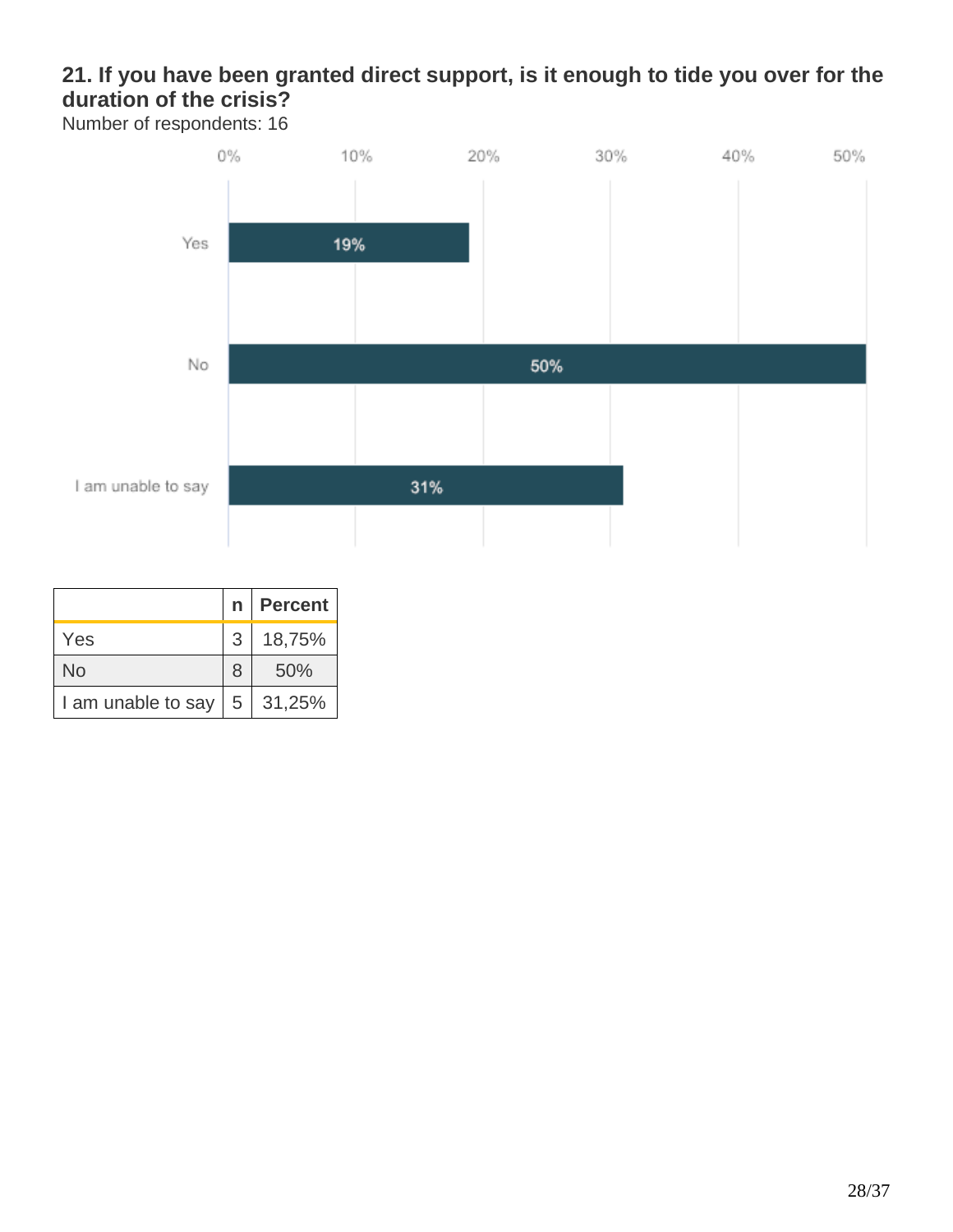# **22. If you have or are, where have you applied for it or where will you apply for it?You may choose more than one option.**

Number of respondents: 64, selected answers: 94



|                                                   | n  | <b>Percent</b> |
|---------------------------------------------------|----|----------------|
| <b>Business Finland</b>                           | 22 | 34,38%         |
| <b>ELY Centre</b>                                 | 25 | 39,06%         |
| My municipality or its business promotion company | 21 | 32,81%         |
| Kela                                              | 22 | 34,38%         |
| <b>Elsewhere</b>                                  | 3  | 4,69%          |
| I am unable to say                                |    | 1,56%          |

Answers given into free text field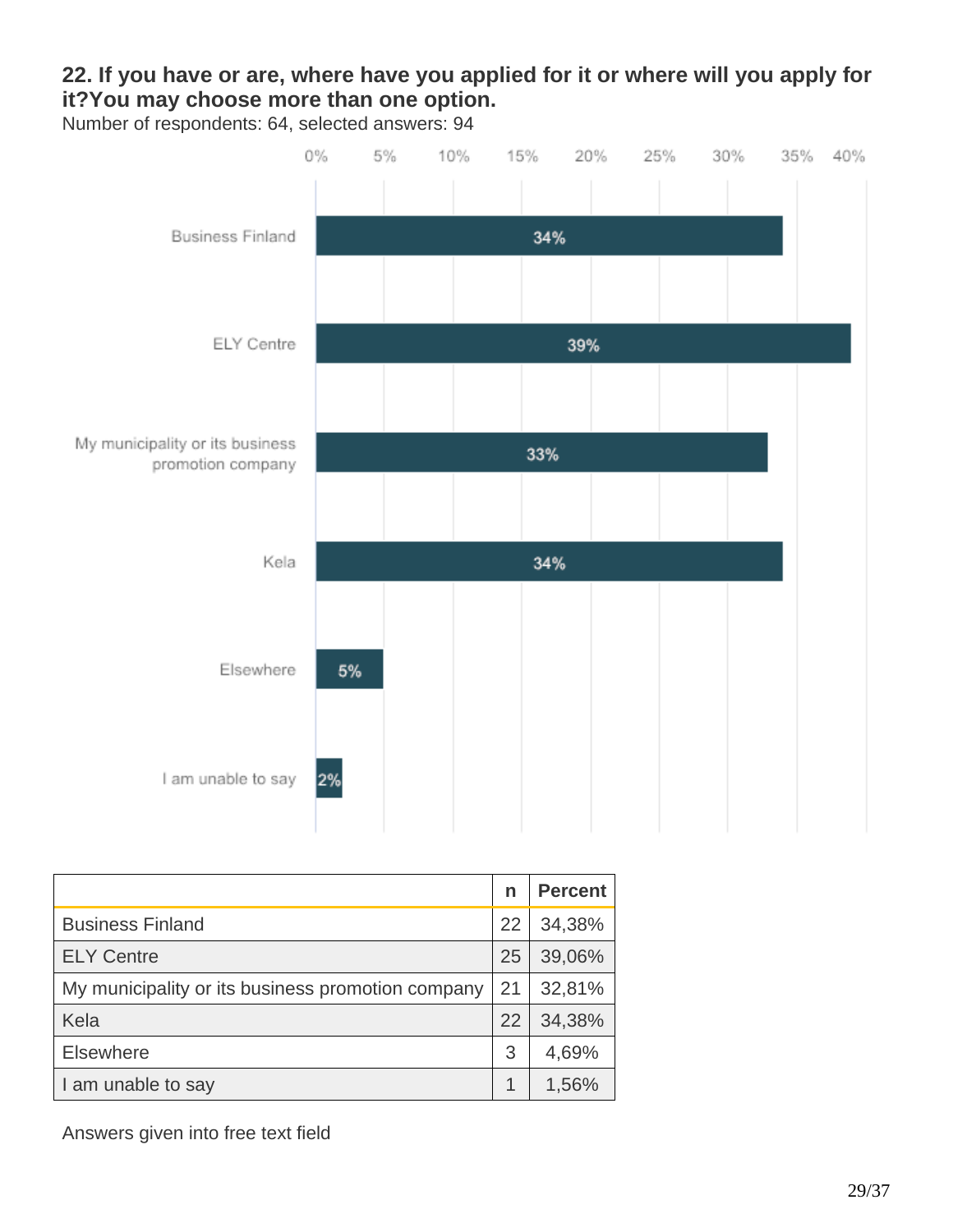| <b>Option names Text</b> |                                      |
|--------------------------|--------------------------------------|
| <b>Elsewhere</b>         | Building owners of the spaces werent |
| <b>Elsewhere</b>         | grandmoney                           |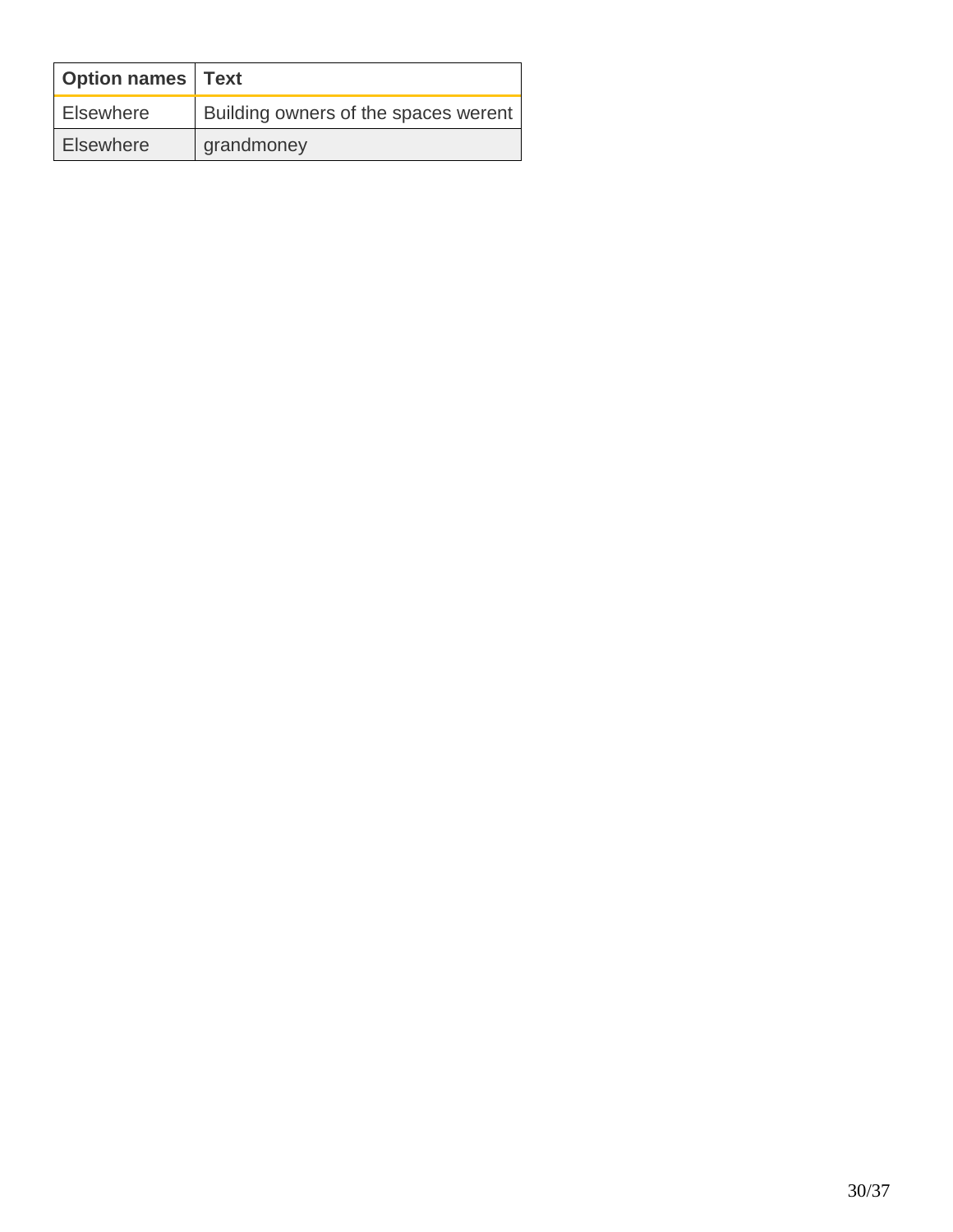#### **23. Are you satisfied with how the issuer of the support has performed?** Number of respondents: 65



|                                  |    | n   Percent |
|----------------------------------|----|-------------|
| Yes                              |    | 18 27,69%   |
| <b>No</b>                        | 29 | 44,62%      |
| I am unable to say   18   27,69% |    |             |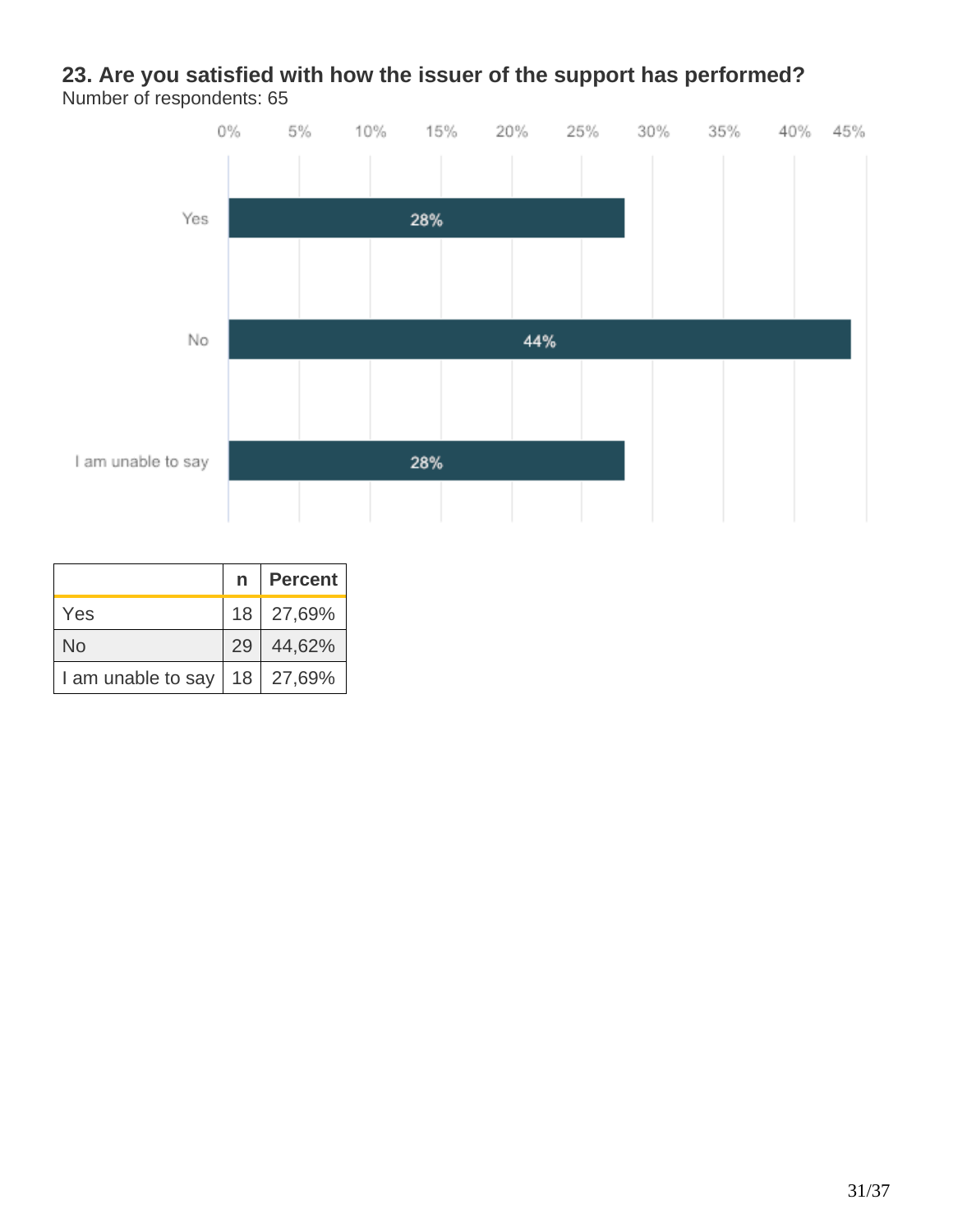# **24. Have you applied for or are you applying for entrepreneur's unemployment benefit?**



|                    | $\mathsf{n}$ | Percent  |
|--------------------|--------------|----------|
| Yes                |              | 33 29,2% |
| No                 | 74           | 65,49%   |
| I am unable to say | 6            | 5,31%    |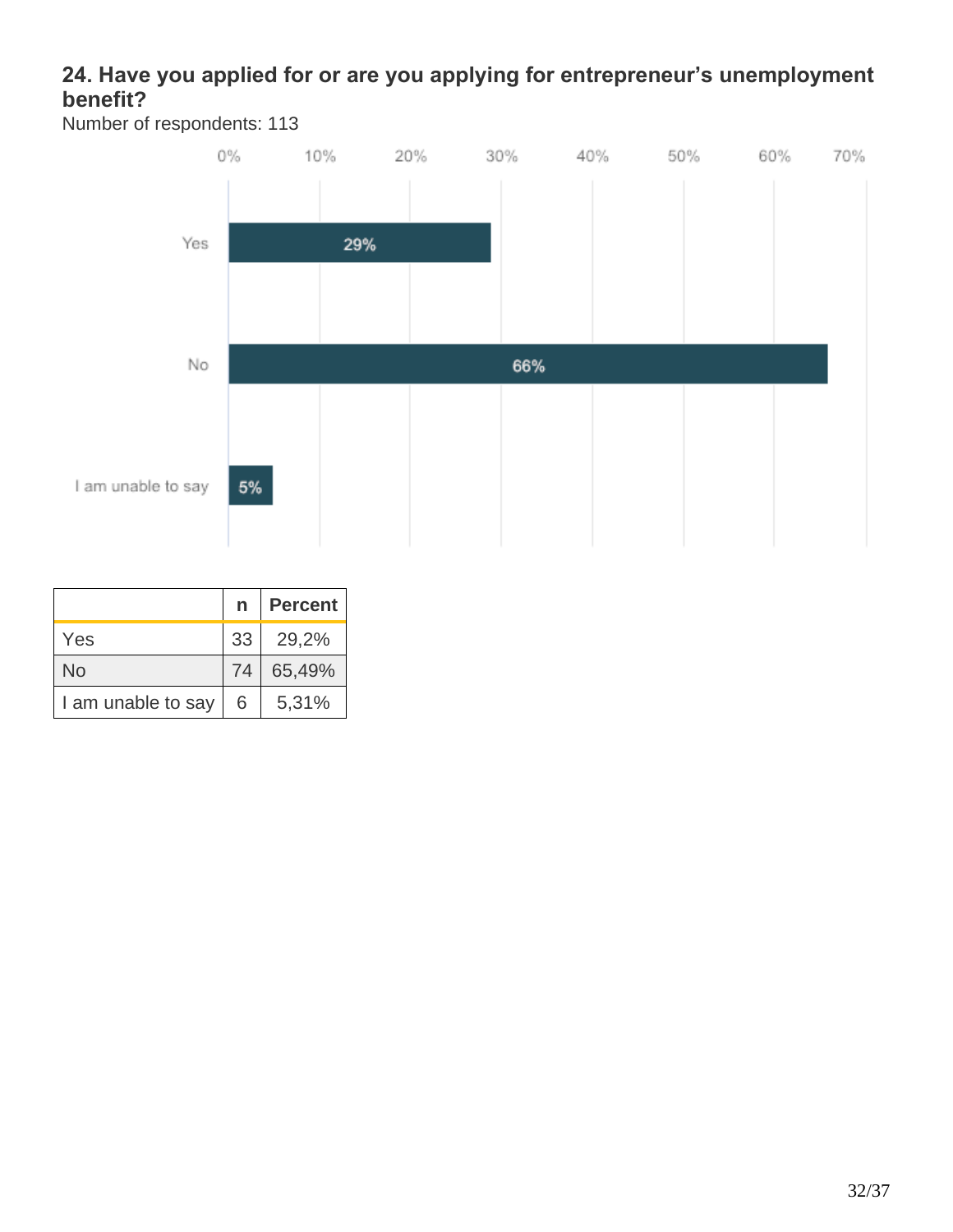# **25. How will coronavirus affect your company's future?**



|                              | n  | <b>Percent</b> |
|------------------------------|----|----------------|
| My company will survive.     | 39 | 34,51%         |
| My company may survive.      | 46 | 40,71%         |
| My company may not survive.  | 18 | 15,93%         |
| My company will not survive. | 4  | 3,54%          |
| I am unable to say           | 6  | 5,31%          |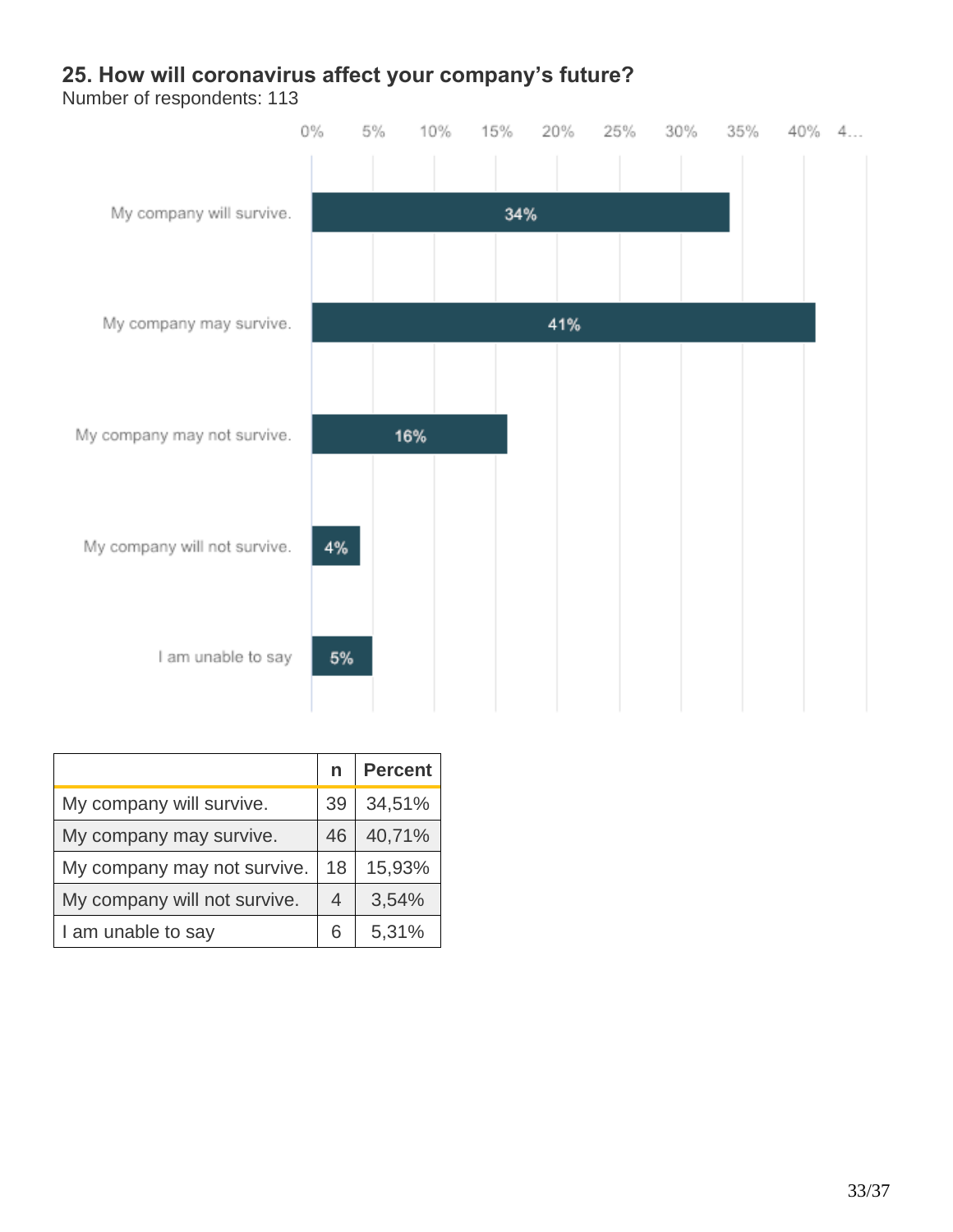#### **26. How do you rate how you are coping at the moment?**

Number of respondents: 113



|                                                         | n  | <b>Percent</b> |
|---------------------------------------------------------|----|----------------|
| I feel very bad.                                        | 42 | 37,17%         |
| I am doing reasonably well.                             | 39 | 34,51%         |
| I am feeling about the same as before.                  | 9  | 7,96%          |
| I am feeling better than ever.                          | 3  | 2,66%          |
| Would you like to tell us more about how you are doing? | 20 | 17,7%          |

#### Answers given into free text field

| <b>Option names</b>                                              | Text                                                                                                             |
|------------------------------------------------------------------|------------------------------------------------------------------------------------------------------------------|
| Would you like to<br>tell us more about<br>how you are<br>doing? | I'm specialised in disrupt markets so not doing that bad, but my customers are<br>facing huge problems (startup) |
| Would you like to<br>tell us more about                          | Doing well, but a lot more work for much less money                                                              |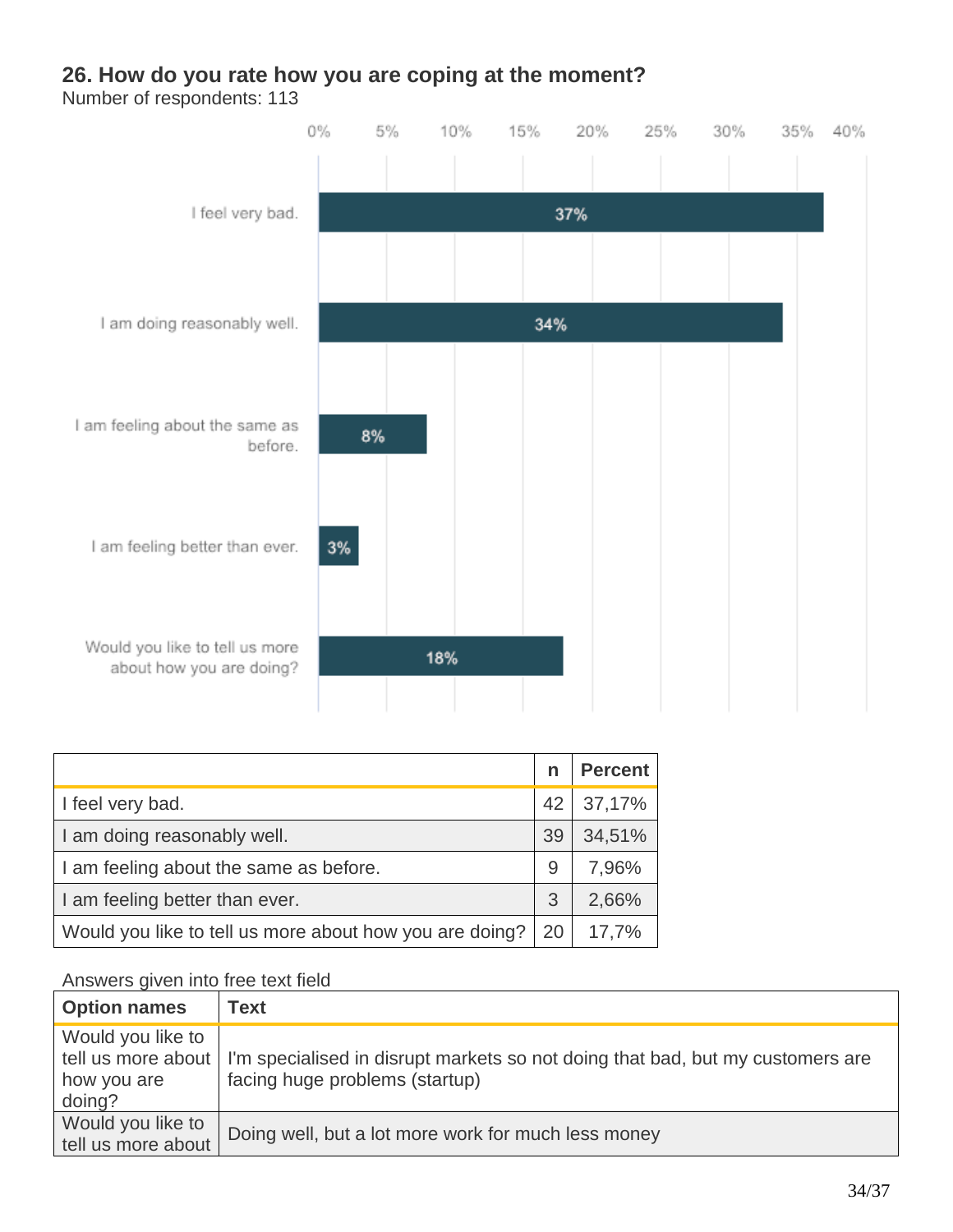| how you are<br>doing?                                            |                                                                                                                                                                                                                                                                                                                                                                                                                                                                                                                                                                                                                                                                  |
|------------------------------------------------------------------|------------------------------------------------------------------------------------------------------------------------------------------------------------------------------------------------------------------------------------------------------------------------------------------------------------------------------------------------------------------------------------------------------------------------------------------------------------------------------------------------------------------------------------------------------------------------------------------------------------------------------------------------------------------|
| Would you like to<br>tell us more about<br>how you are<br>doing? | Late on my bills                                                                                                                                                                                                                                                                                                                                                                                                                                                                                                                                                                                                                                                 |
| Would you like to<br>tell us more about<br>how you are<br>doing? | If the situation continues for the res tof the year then I will be seriously<br>ocncerned about the survival of my business                                                                                                                                                                                                                                                                                                                                                                                                                                                                                                                                      |
| Would you like to<br>tell us more about<br>how you are<br>doing? | The company was stable and safe. 5 months with no income (there's none in<br>June and July) will send us under. Business Finland us a disgrace. I was told by<br>entrepreneur friends when we launched six years ago not to bother applying to<br>them as they are only interested in tech companies. We applied but sure<br>enough were immediately rejected. We try again in this exceptional<br>circumstance after six years of successful trading but whikst they throw money<br>at companies that don't need it they immediately reject us again sending us<br>under. I think we'll probably move to another European country and set<br>something up there |
| Would you like to<br>tell us more about<br>how you are<br>doing? | If I get some public support I may survive.                                                                                                                                                                                                                                                                                                                                                                                                                                                                                                                                                                                                                      |
| Would you like to<br>tell us more about<br>how you are<br>doing? | I am hopefull that the crisis will make our society grow closer. And I am<br>astonished how many people lack empathy for other people and act selfishly<br>towards this crisis. Let's hope this teaches all of us a lesson.                                                                                                                                                                                                                                                                                                                                                                                                                                      |
| Would you like to<br>tell us more about<br>how you are<br>doing? | I would hope for more understading for us immigrants who are not necessarily<br>in the loop on what is going on as business owners. This crisis has shown that<br>many of us are lacking networks from where to get info quickly!                                                                                                                                                                                                                                                                                                                                                                                                                                |
| Would you like to<br>tell us more about<br>how you are<br>doing? | I need to do everything to keep my business together                                                                                                                                                                                                                                                                                                                                                                                                                                                                                                                                                                                                             |
| Would you like to<br>tell us more about<br>how you are<br>doing? | Preparing new marketing campaign to attract business as the economy opens<br>up again                                                                                                                                                                                                                                                                                                                                                                                                                                                                                                                                                                            |
| Would you like to<br>tell us more about<br>how you are<br>doing? | Disappointed on the support from the government, and the slow speed of their<br>actions.                                                                                                                                                                                                                                                                                                                                                                                                                                                                                                                                                                         |
| Would you like to<br>tell us more about<br>how you are<br>doing? | I am ok and also staying at home taking care of my small child.                                                                                                                                                                                                                                                                                                                                                                                                                                                                                                                                                                                                  |
| Would you like to<br>tell us more about<br>how you are           | Not great                                                                                                                                                                                                                                                                                                                                                                                                                                                                                                                                                                                                                                                        |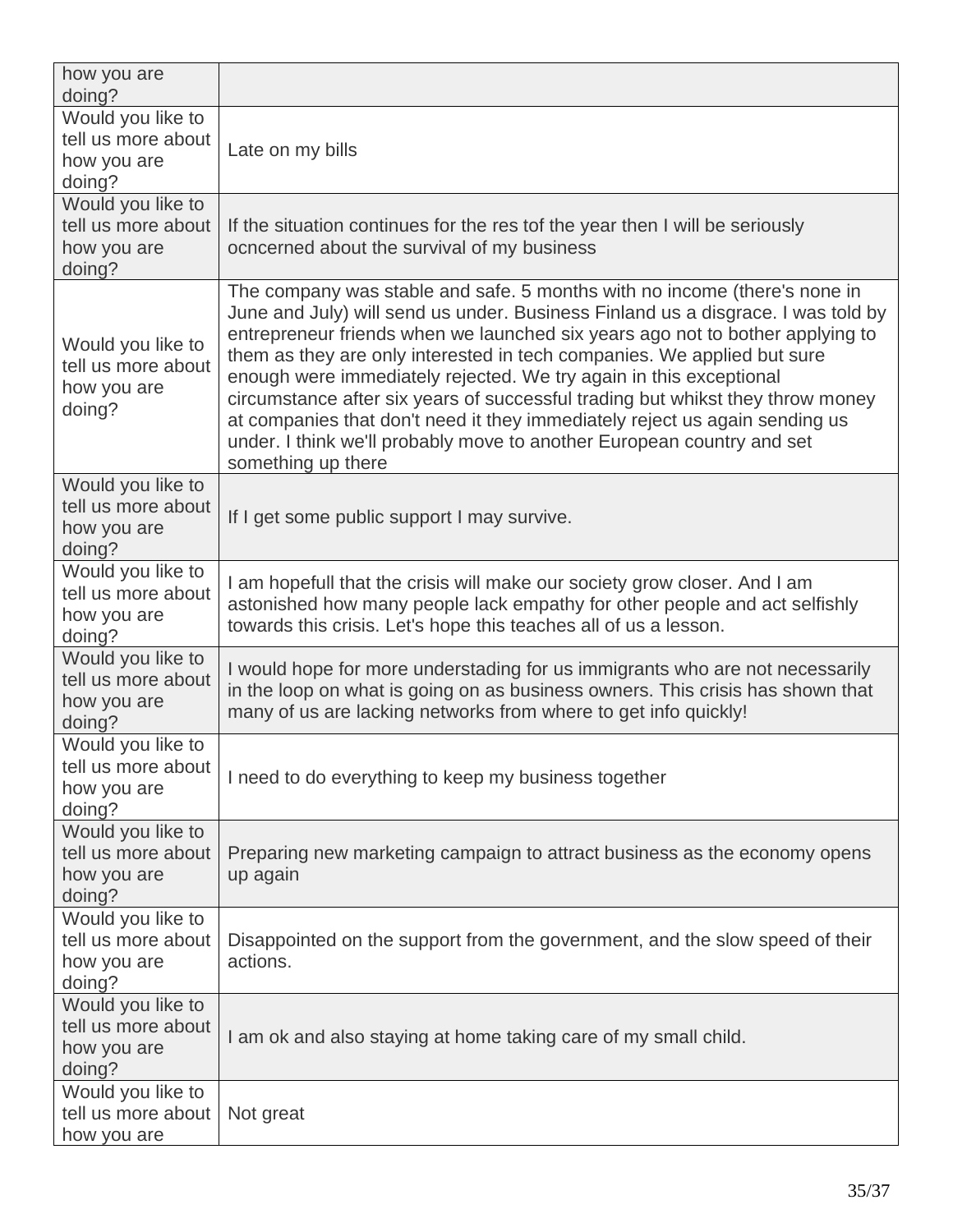| doing?                                                           |                                                                                                                                                                                                                                                                                                                                                                                                                                                                                 |
|------------------------------------------------------------------|---------------------------------------------------------------------------------------------------------------------------------------------------------------------------------------------------------------------------------------------------------------------------------------------------------------------------------------------------------------------------------------------------------------------------------------------------------------------------------|
| Would you like to<br>tell us more about<br>how you are<br>doing? | Finnish government should not support the rich but the poor                                                                                                                                                                                                                                                                                                                                                                                                                     |
| Would you like to<br>tell us more about<br>how you are<br>doing? | My company is fine. But I feel worried for my family and I can't travel to see<br>them                                                                                                                                                                                                                                                                                                                                                                                          |
| Would you like to<br>tell us more about<br>how you are<br>doing? | Concerned about how the travel industry will be over the next 18-24 months                                                                                                                                                                                                                                                                                                                                                                                                      |
| Would you like to<br>tell us more about<br>how you are<br>doing? | So far, I feel fine. revenue for my Tmi business has not yet dropped, because I<br>was working on previously confirmed projects. I am concerned about how things<br>may be in May, June, July, though. I may then see my income drop and may<br>have to consider the 2000€ support and/or Entrepreneurs Unemployment<br>support. That said, I might not. It just depends on the amount of work I get. I<br>plan to take things month-by-month.                                  |
| Would you like to<br>tell us more about<br>how you are<br>doing? | I feel disappointed about the efficiency of financial supports (loans etc.) from<br>banks and related entities: Slow processing speed, high friction steps and<br>unfavorable terms from most lenders                                                                                                                                                                                                                                                                           |
| Would you like to<br>tell us more about<br>how you are<br>doing? | There's still work, which is good, but the so called support is not happening at<br>the speed/result I was expecting. Therefore I feel disappointed and let down.<br>Support means support, quick and fast. There shouldn't be so many questions<br>asked and barriers to overcome. Why should there be? In a natural disaster<br>food line, you don't see the people handing out food/blankets/water etc, asking<br>questionsthey just give what people need to surviveperiod. |